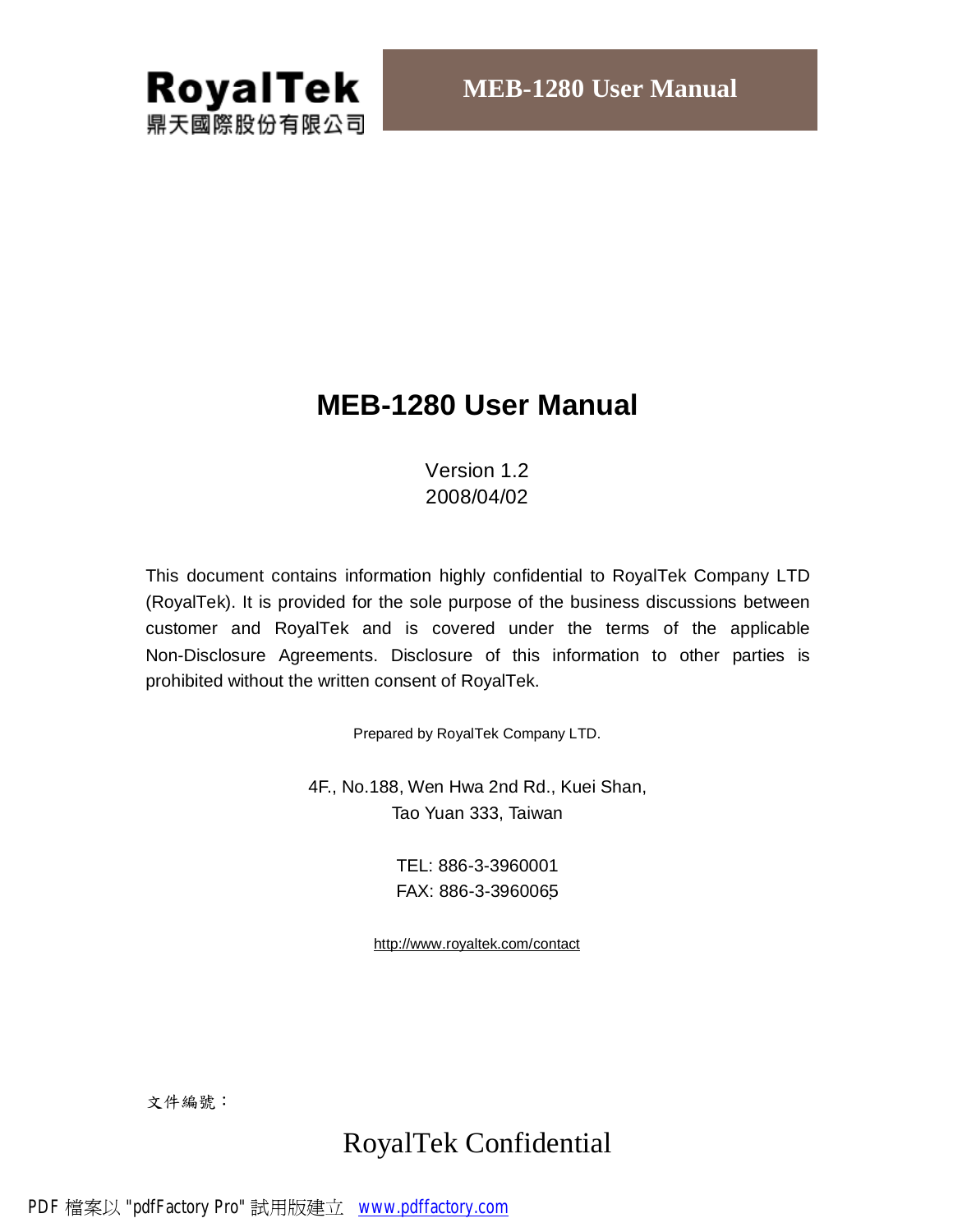

# **MEB-1280 User Manual**

## **Index**

| 1             |      |  |  |  |  |  |  |
|---------------|------|--|--|--|--|--|--|
|               | 1.1  |  |  |  |  |  |  |
|               | 1.2  |  |  |  |  |  |  |
|               | 1.3  |  |  |  |  |  |  |
|               | 1.4  |  |  |  |  |  |  |
|               | 1.5  |  |  |  |  |  |  |
|               | 1.6  |  |  |  |  |  |  |
|               | 1.7  |  |  |  |  |  |  |
|               | 1.8  |  |  |  |  |  |  |
|               | 1.9  |  |  |  |  |  |  |
|               | 1.10 |  |  |  |  |  |  |
|               | 1.11 |  |  |  |  |  |  |
| $\mathcal{P}$ |      |  |  |  |  |  |  |
|               | 2.1  |  |  |  |  |  |  |
| 3             |      |  |  |  |  |  |  |
| 4             |      |  |  |  |  |  |  |
| 5             |      |  |  |  |  |  |  |
| 6             |      |  |  |  |  |  |  |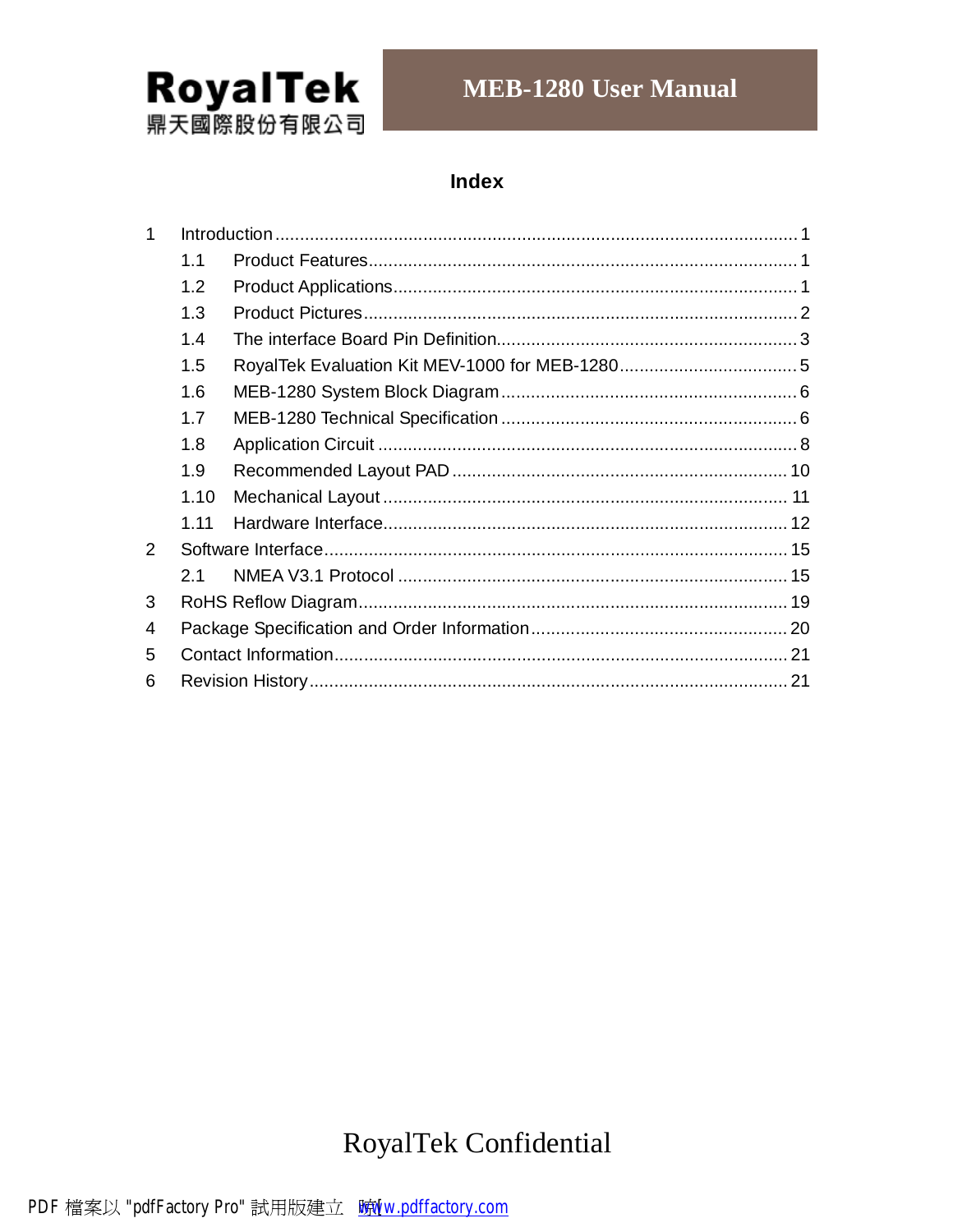

## **Table Index**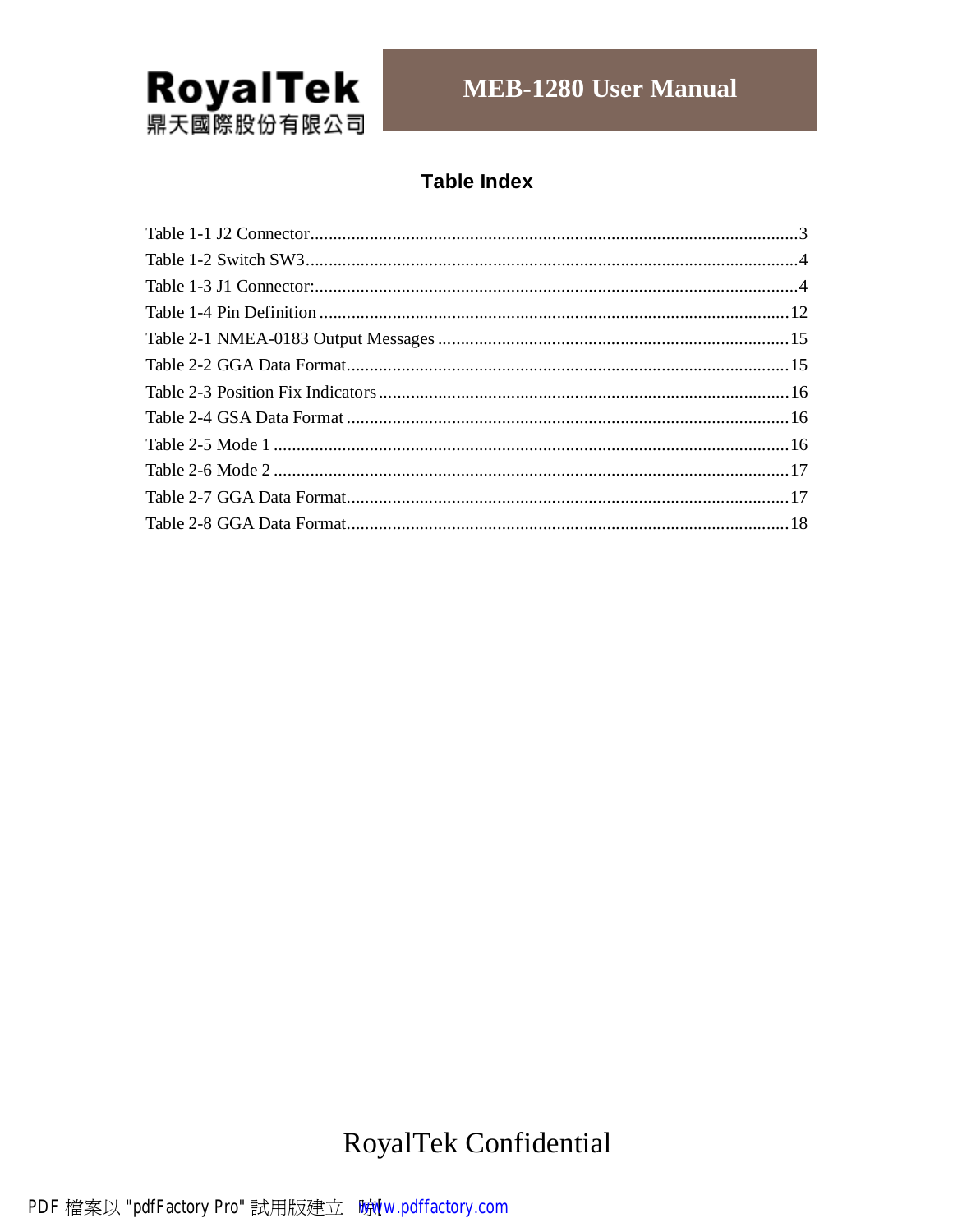

# **Figure Index**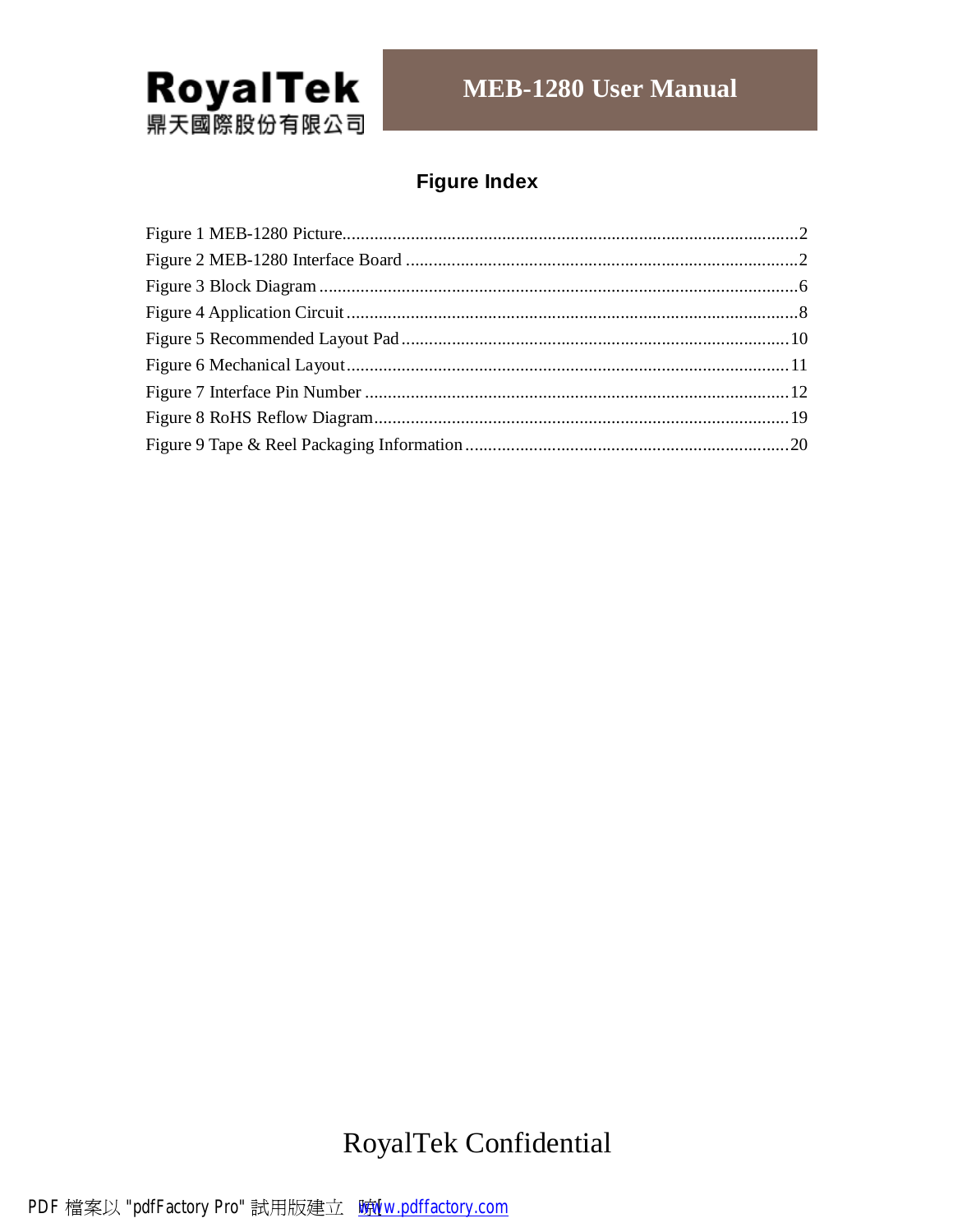

## **1 Introduction**

RoyalTek MEB-1280 small form factor board is the newest generation of RoyalTek GPS module. RoyalTek proprietary navigation technology provides you stable and accurate navigation data. The smallest form factor and miniature design is the best choice to be embedded in a device such as portable navigation device, personal locator, speed camera detector and vehicle locator.

## **1.1 Product Features**

- ² 32 parallel channels
- ² SMT type with stamp holes
- <sup>2</sup> High quality stereo audio output
- ² TCXO design
- ² 0.1 second reacquisition time
- ² NMEA-0183 compliant protocol/ customize protocol
- <sup>2</sup> Enhanced algorithm for navigation stability
- <sup>2</sup> Excellent sensitivity for urban canyon and foliage environments.
- ² DGPS (WAAS, EGNOS) support
- ² Auto recovery while RTC crashes

## **1.2 Product Applications**

- ² Automotive navigation
- <sup>2</sup> Personal positioning and navigation
- ² Marine navigation
- ² Timing application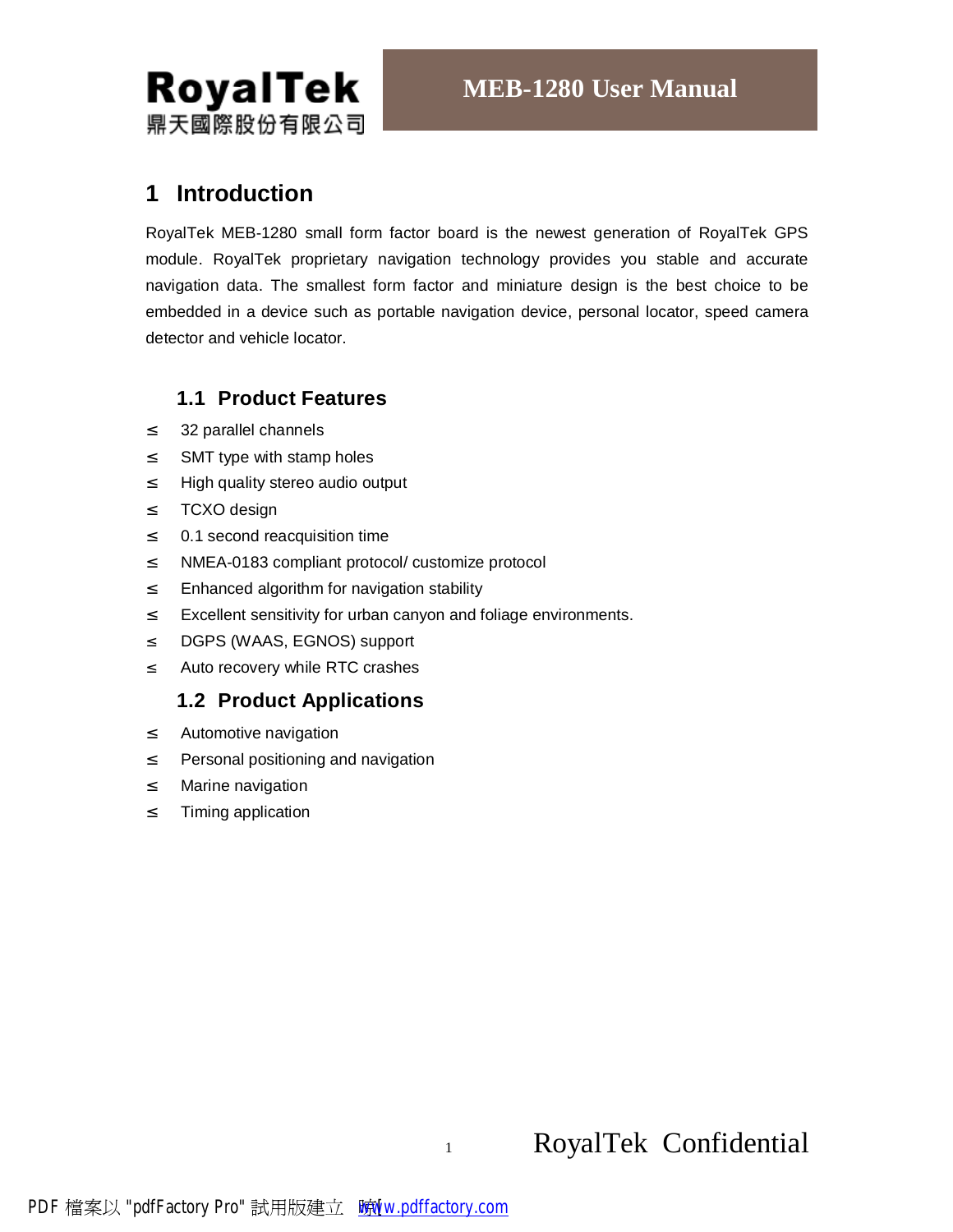

## **1.3 Product Pictures**

**(1) MEB-1280**



**Figure 1 MEB-1280 Picture** 



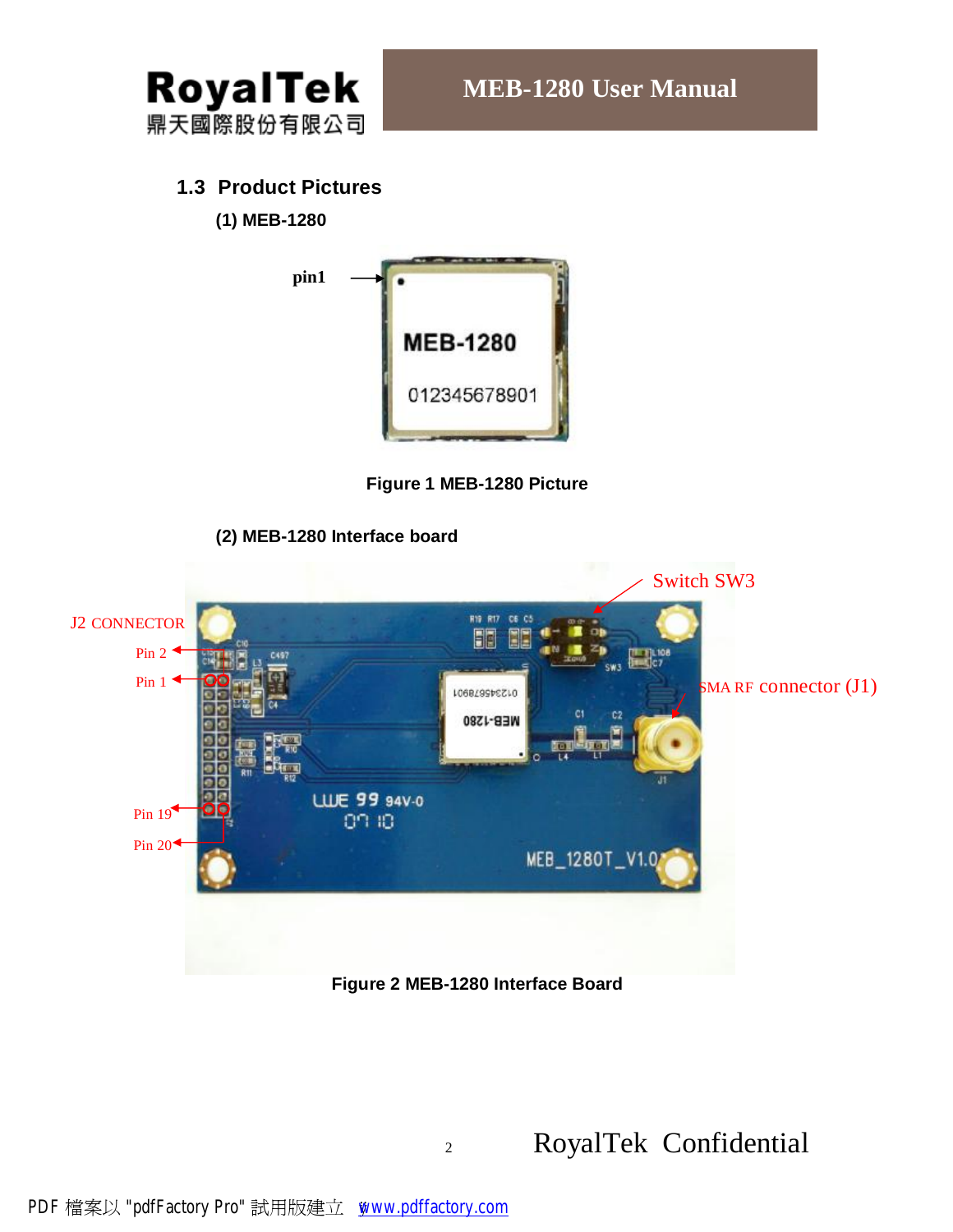

## **1.4 The interface Board Pin Definition**

#### **Table 1-1 J2 Connector**

| Pri            | Signal<br><b>Name</b>   |    | I/ODescription                                | Characteristics                                                                                                              |
|----------------|-------------------------|----|-----------------------------------------------|------------------------------------------------------------------------------------------------------------------------------|
| $\overline{1}$ | <b>ANTPWR</b>           |    | <b>DC Supply</b><br><b>Voltage Output</b>     | 3.3V±5%                                                                                                                      |
| $\overline{2}$ | <b>NC</b>               |    |                                               |                                                                                                                              |
| $\overline{3}$ | <b>VBAT</b>             |    | <b>RTC Backup</b><br><b>Battery</b><br>Supply | $DC + 2.5 \sim +3.6V$                                                                                                        |
| 4              | <b>VCC</b>              |    | <b>DC Supply</b><br><b>Voltage Output</b>     | 3.3V±5%                                                                                                                      |
| 5              | nRESET                  |    | System reset<br>(Active low)                  | $3.6V \ge V_H \ge 2V$ $-0.3V \le V_H \le 0.8V$                                                                               |
| 6              | <b>NC</b>               |    |                                               |                                                                                                                              |
| 7              | GPIO5/SCS0# I/O General |    | purpose I/O                                   | $3.6V \ge V_{\text{th}} \ge 2V$ $-0.3V \le V_{\text{th}} \le 0.8V$<br>$3.15V \ge V_{OH} \ge 2.4V - 0.3V \le V_{OL} \le 0.4V$ |
| 8              | GPIO6/SO                |    | I/O General<br>purpose I/O                    | $3.6V \ge V_{\text{th}} \ge 2V$ $-0.3V \le V_{\text{th}} \le 0.8V$<br>$3.15V \ge V_{OH} \ge 2.4V - 0.3V \le V_{OL} \le 0.4V$ |
| 9              | GPIO7/SIN               |    | I/O General<br>purpose I/O                    | $3.6V \ge V_{th} \ge 2V$ $-0.3V \le V_{th} \le 0.8V$<br>$3.15V \ge V_{OH} \ge 2.4V - 0.3V \le V_{OL} \le 0.4V$               |
| 10             | GPIO8/SCK               |    | I/O General<br>purpose I/O                    | $3.6V \ge V_{th} \ge 2V$ $-0.3V \le V_{th} \le 0.8V$<br>$3.15V \ge V_{OH} \ge 2.4V - 0.3V \le V_{OL} \le 0.4V$               |
| 11             | TX0                     | O. | Serial Port 0                                 | $3.15V \ge V_{OH} \ge 2.4V - 0.3V \le V_{OL} \le 0.4V$                                                                       |
| 12             | RX <sub>0</sub>         |    | Serial Port 0                                 | $3.6V \ge V_{\text{th}} \ge 2V$ $-0.3V \le V_{\text{th}} \le 0.8V$                                                           |
| 13             | GPIO <sub>3</sub>       |    | I/O General<br>purpose I/O                    | $3.6V \ge V_{\text{H}} \ge 2V$ $-0.3V \le V_{\text{L}} \le 0.8V$<br>$3.15V \ge V_{OH} \ge 2.4V - 0.3V \le V_{OL} \le 0.4V$   |
| 14             | <b>NC</b>               |    |                                               |                                                                                                                              |
| 15             | <b>NC</b>               |    |                                               |                                                                                                                              |
| 16             | <b>NC</b>               |    |                                               |                                                                                                                              |
| 17             | <b>NC</b>               |    |                                               |                                                                                                                              |
| 18             | <b>GND</b>              | G  | Reference<br>Ground                           |                                                                                                                              |
| 19             | <b>PPS</b>              |    | I/O One pulse per<br>second                   | $3.6V \ge V_{th} \ge 2V$ $-0.3V \le V_{th} \le 0.8V$<br>$3.15V \ge V_{OH} \ge 2.4V - 0.3V \le V_{OL} \le 0.4V$               |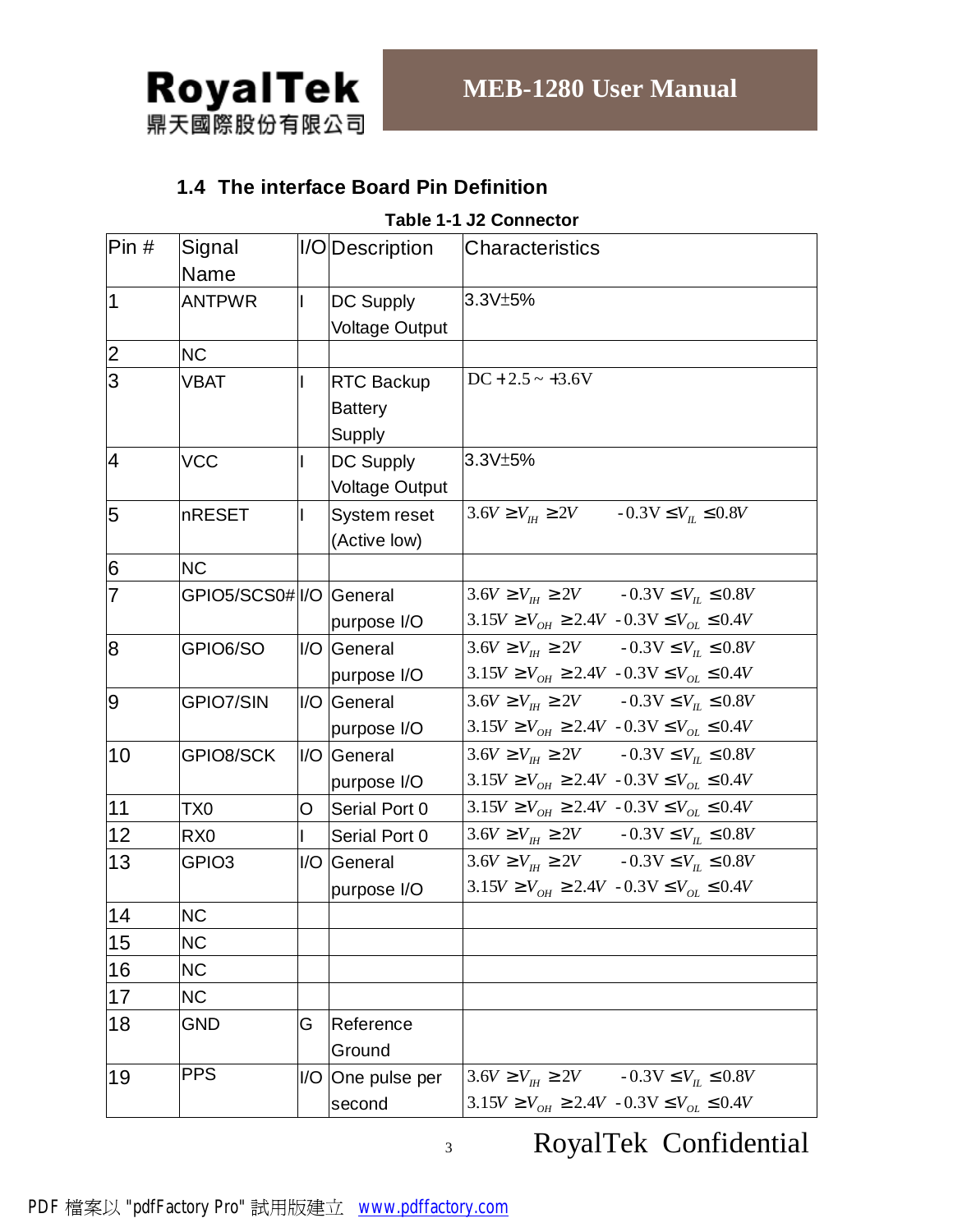

## **MEB-1280 User Manual**

| ഥറ<br>IZ U | <b>GND</b> | v | Reference |  |
|------------|------------|---|-----------|--|
|            |            |   | Ground    |  |

### **Table 1-2 Switch SW3**

| $\mathsf{Pin}~\#$ | Signal Name   0/1   Description |                 | <b>Characteristics</b>                         |
|-------------------|---------------------------------|-----------------|------------------------------------------------|
|                   | VCC ANT 2V85                    | Bias voltage    | 0: open. No voltage provide antenna.           |
|                   |                                 |                 | switch for Active 1: Provide 2.85V to antenna. |
|                   |                                 | <b>IAntenna</b> |                                                |

## **Table 1-3 J1 Connector:**

| Pin# | Description             | <b>Characteristics</b> |
|------|-------------------------|------------------------|
|      | <b>GPS RF Connector</b> | 1575.42MHz             |

## **VCC(+3.3V DC power Input)**

This is the main DC power supply input pin. It provides voltage to module.

### **GND**

GND provides the ground .

## **RX0(NMEA), RX1(DGPS)**

This is the main receiver channel and is used to receive software commands to the board from application software.

### **TX0(NMEA), TX1(DGPS)**

This is the main transmitting channel and is used to output navigation and measurement data to application software.

### **Reset**

This pin provides an active-low reset input to the module. It causes the module to Hardware reset and start searching for satellites. If not utilized, it may be left open.

### **Time Mark (PPS)**

This pin provides one pulse-per-second output from the board, which is synchronized to GPS time. This is not available in Trickle Power mode.

### **VBAT (Backup battery voltage Output )**

This is the backup battery voltage output that powers the SRAM and RTC of module when main power is removed.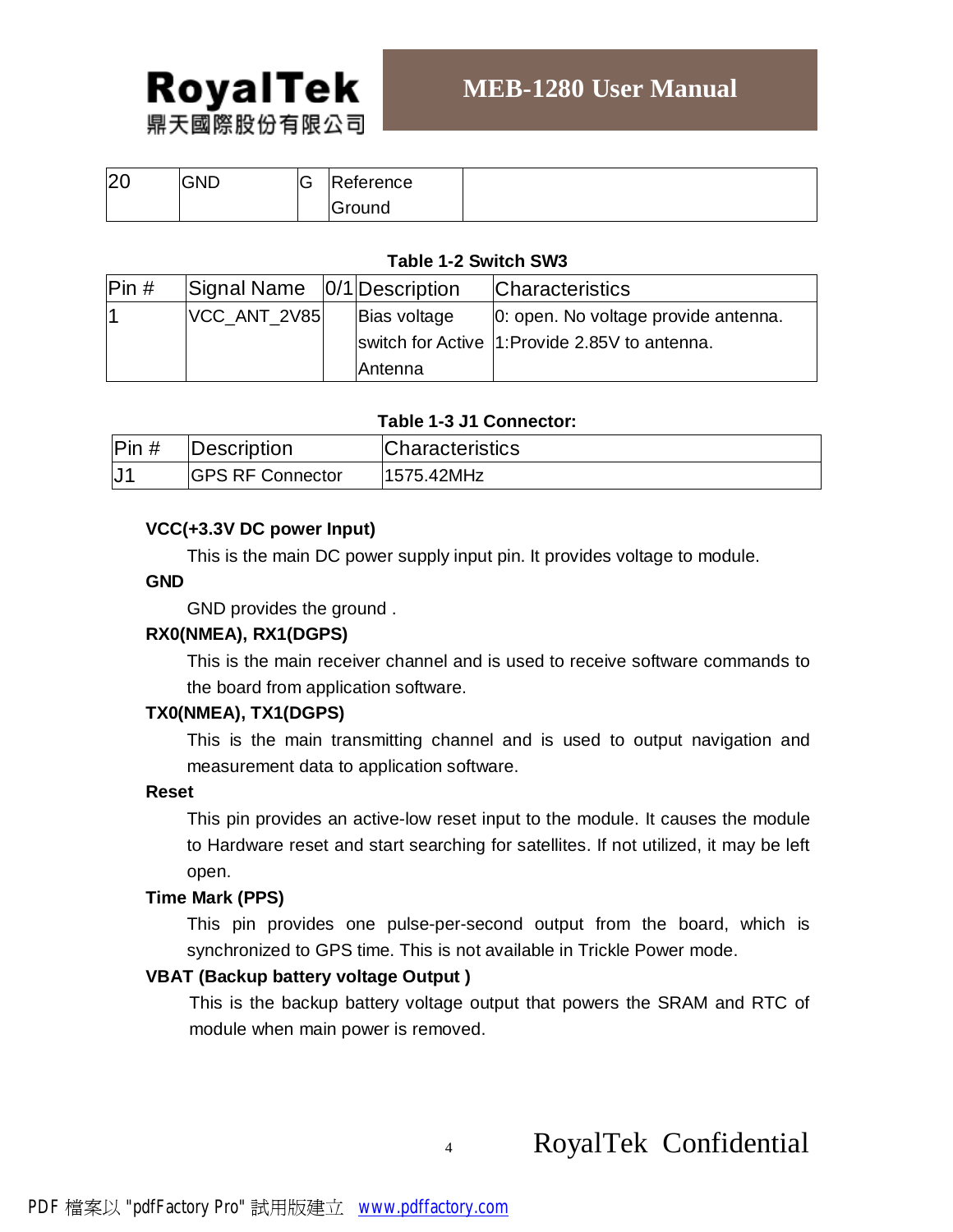

## **GPIO Functions**

Several I/Os are connected to the digital interface connector for custom applications. (GPIO5 、 GPIO6 、 GPIO7 、GPIO8 could be used as serial interface between module and serial flash)

## **ANTPWR (External GPS Antenna Power Output)**

This pin is reserved to supply the power of GPS external Antenna (3.3V)

### **Switch (SW3)**

The switch pin1 is switched to provide voltage bias for active antenna.

If you use active antenna (bias 2.85V), you can use switch pin1 to provide voltage. If you use passive antenna, you have to set the switch to 0.

### **RF connector (J1):**

This pin receives signal of GPS analog.

## **1.5 RoyalTek Evaluation Kit MEV-1000 for MEB-1280**

(Please refer to RoyalTek Evaluation Kit MEV-1000 for MEB-1280 Operational Manual for more information)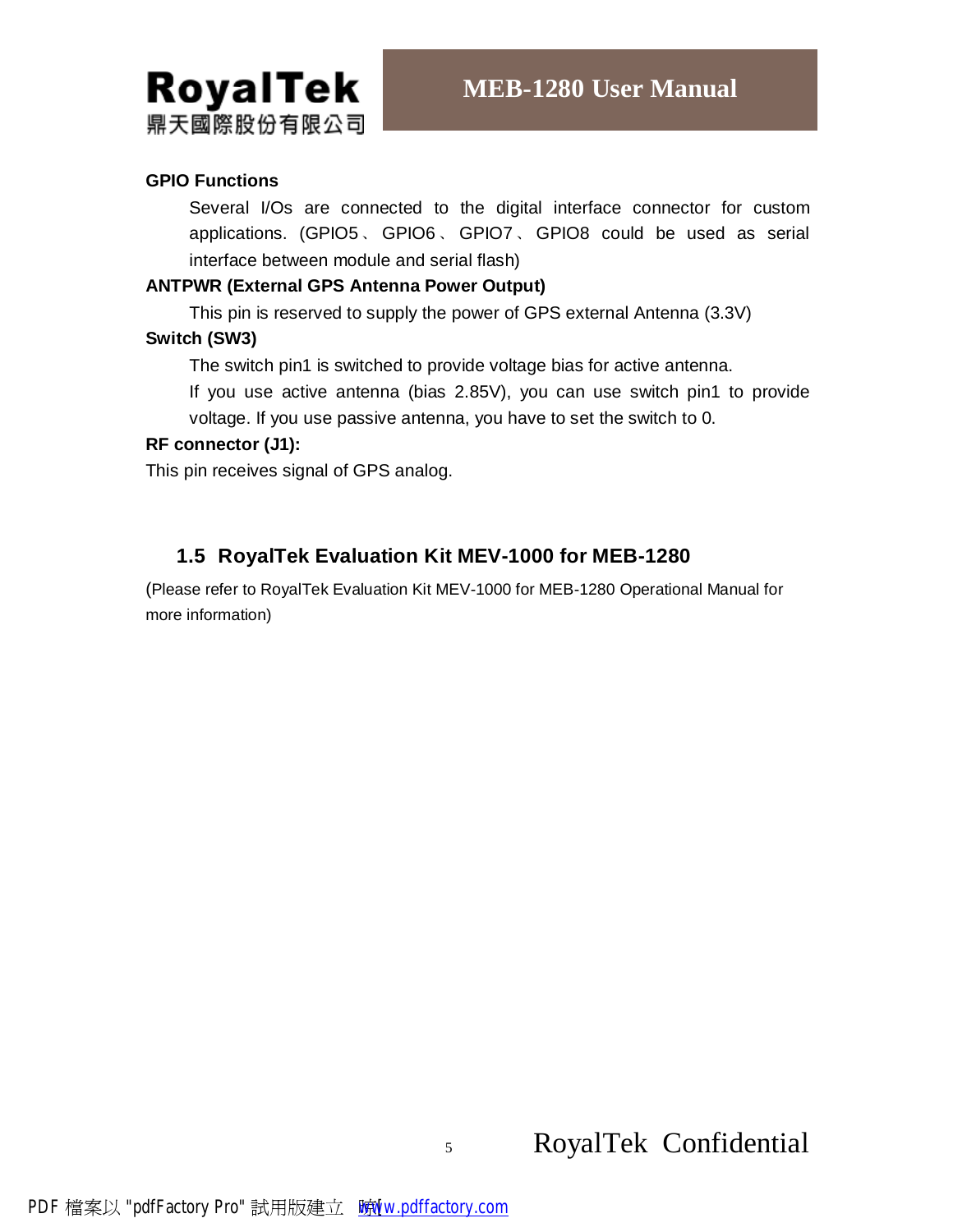

## **1.6 MEB-1280 System Block Diagram**

## **System block diagram description:**

- (1) External antenna.
- (2) 4 Mega bits flash memory
- (3) 28 pin I/O pin



**Figure 3 Block Diagram**

## **1.7 MEB-1280 Technical Specification**

#### **Impedance**:**50Ω**

| <b>No</b> | Function                   | Specification             |  |  |  |  |
|-----------|----------------------------|---------------------------|--|--|--|--|
|           | <b>GPS</b> receiver        |                           |  |  |  |  |
| 1         | Frequency                  | L1 1575.42MHz.            |  |  |  |  |
| 2         | Code                       | C.A. Code.                |  |  |  |  |
| 3         | <b>Channels</b>            | 32                        |  |  |  |  |
| 4         | <b>Chipset Sensitivity</b> | $-158$ dBm                |  |  |  |  |
| 5         | Cold start                 | (open sky)<br>36 sec      |  |  |  |  |
| 6         | Warm start                 | (open sky)<br>33 sec      |  |  |  |  |
| 7         | Hot start                  | (open sky)<br>1 sec       |  |  |  |  |
| 8         | Reacquisition              | $1sec$                    |  |  |  |  |
| 9         | Position accuracy          | 3 meters 2D RMS (w/o aid) |  |  |  |  |
| 10        | Maximum altitude           | 18000 m                   |  |  |  |  |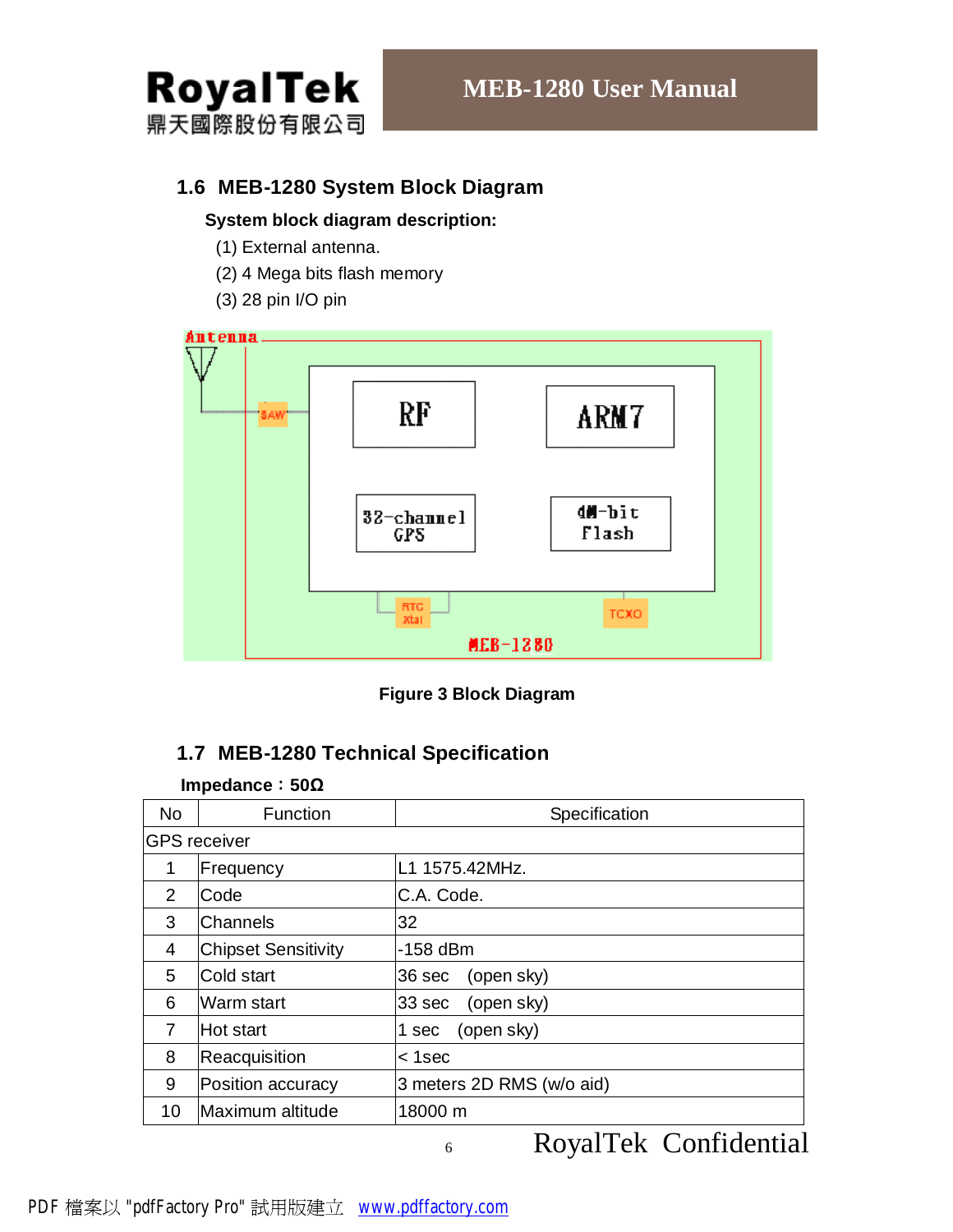| 11              | Maximum velocity        | $515 \text{ m/s}$                       |
|-----------------|-------------------------|-----------------------------------------|
| 12 <sub>2</sub> | Trickle power mode      | N/A                                     |
| 13              | Update rate             | 1Hz                                     |
| 14              | <b>Testability</b>      | N/A                                     |
| 16              | <b>DGPS</b>             | 1.WAAS, EGNOS                           |
|                 |                         | 2.RTCM protocol                         |
| Interface       |                         |                                         |
| 17              | I/O Pin                 | 28pin                                   |
|                 | Mechanical requirements |                                         |
| 18              | Weight                  | $0.8g \pm 0.05g$                        |
|                 | Power consumption       |                                         |
| 19              | <b>Vcc</b>              | DC 3.3 ±5%                              |
| 20              | Current (Average)       | GPS:                                    |
|                 |                         | <65mA@3.3V (ACQ w/o ext. Antenna)       |
|                 |                         | < 40mA@3.3V (Tracking w/o ext. Antenna) |
|                 | Environment             |                                         |
| 21              | Operating temperature   | $-40 \sim 85^{\circ}$ C                 |
| 22              | Humidity                | ≤95%                                    |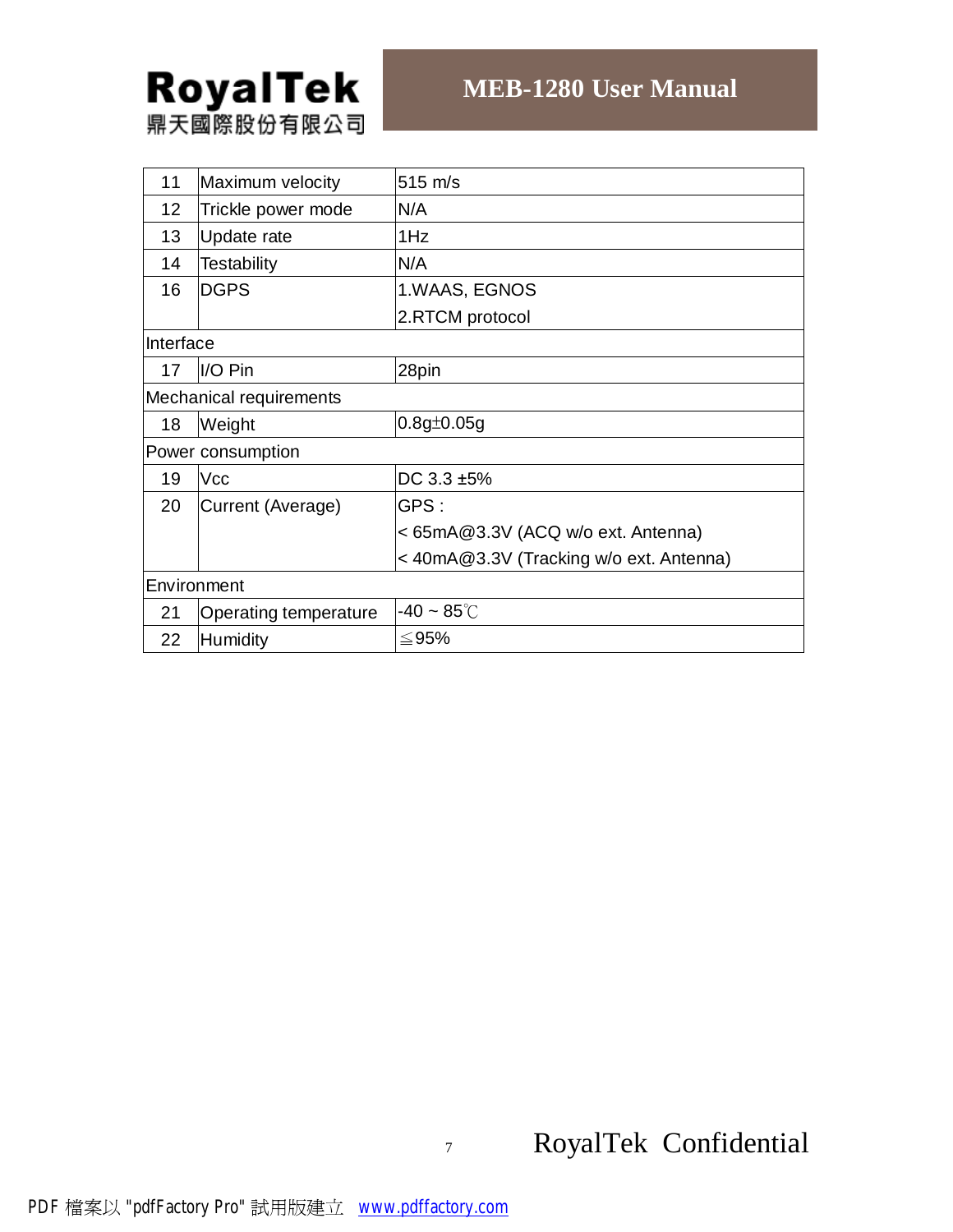

## **1.8 Application Circuit**



## **Figure 4 Application Circuit**

Note:

(1) Serial Interface:

The TX0 & RX0 pin is recommended to connect to serial resistance( $220 \Omega$ ) and pull up (10K $\Omega$ ). It can increase the stability of serial data.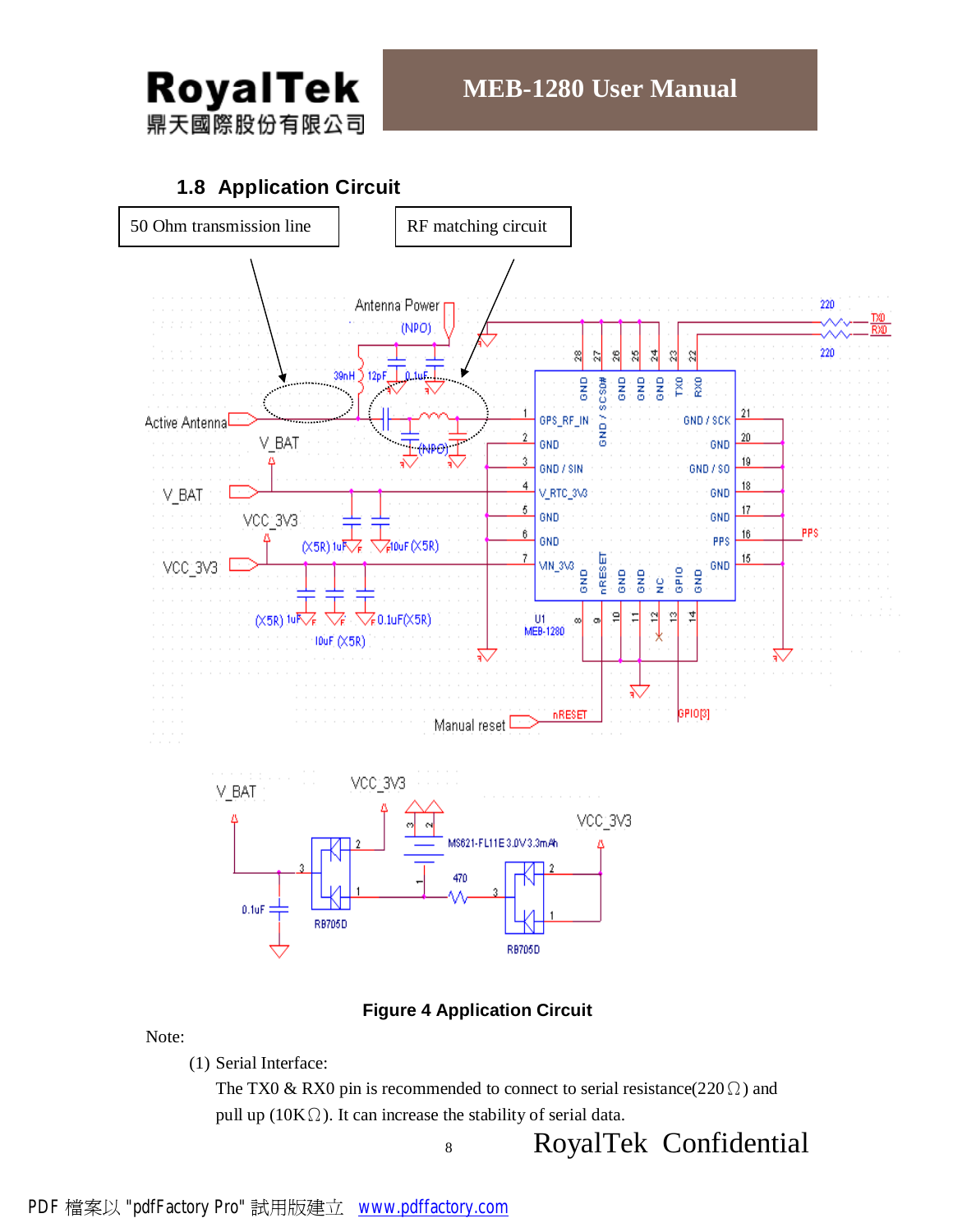### $(2)$  V\_BAT:

It's recommended to connect a backup battery to V\_RTC\_3V3. The supply voltage should be between 2.5V and 3.6V to enable the warm start and hot start features of the GPS receiver. If you use backup battery, you should add a bypassing capacitor (10uF and 1uF) at V\_RTC\_3V3 pin. It can reduce noise and increase the stability.

#### Attention!

If not provide the Pin 4 (V\_RTC\_3V3) voltage then the MEB-1280 could not be work.

#### (3) GPS\_RF\_IN:

Connecting to the antenna has to be routed on the PCB. The transmission line must to controlled impedance to connect RF\_IN to the antenna or antenna connector of your choice. (Impedance  $50\Omega$ ).

We suggest to use active antenna (Input gain  $> 20dB \sim 30dB$ , and NF < 1.5 dB)

#### (4) VCC\_3V3:

Connect VIN\_3V3 pin to DC 3.3V. The power supply must add bypassing capacitor( $10uF \sim 1uF \sim 0.1uF$ ). It can reduce the Noise from power supply and increase power stability.

(5) GPIO[3]:

Connected GPIO to the digital interface connector for custom applications. If no use GPIO function, it doesn't connect anything.

(6) PPS:

This pin provides one pulse-per-second output from the board, which is synchronized to GPS time.

(7) Manual reset:

This pin provides an active-low reset input to the module. It causes the module to hardware reset and start searching for satellites. If not utilized, it may be left open.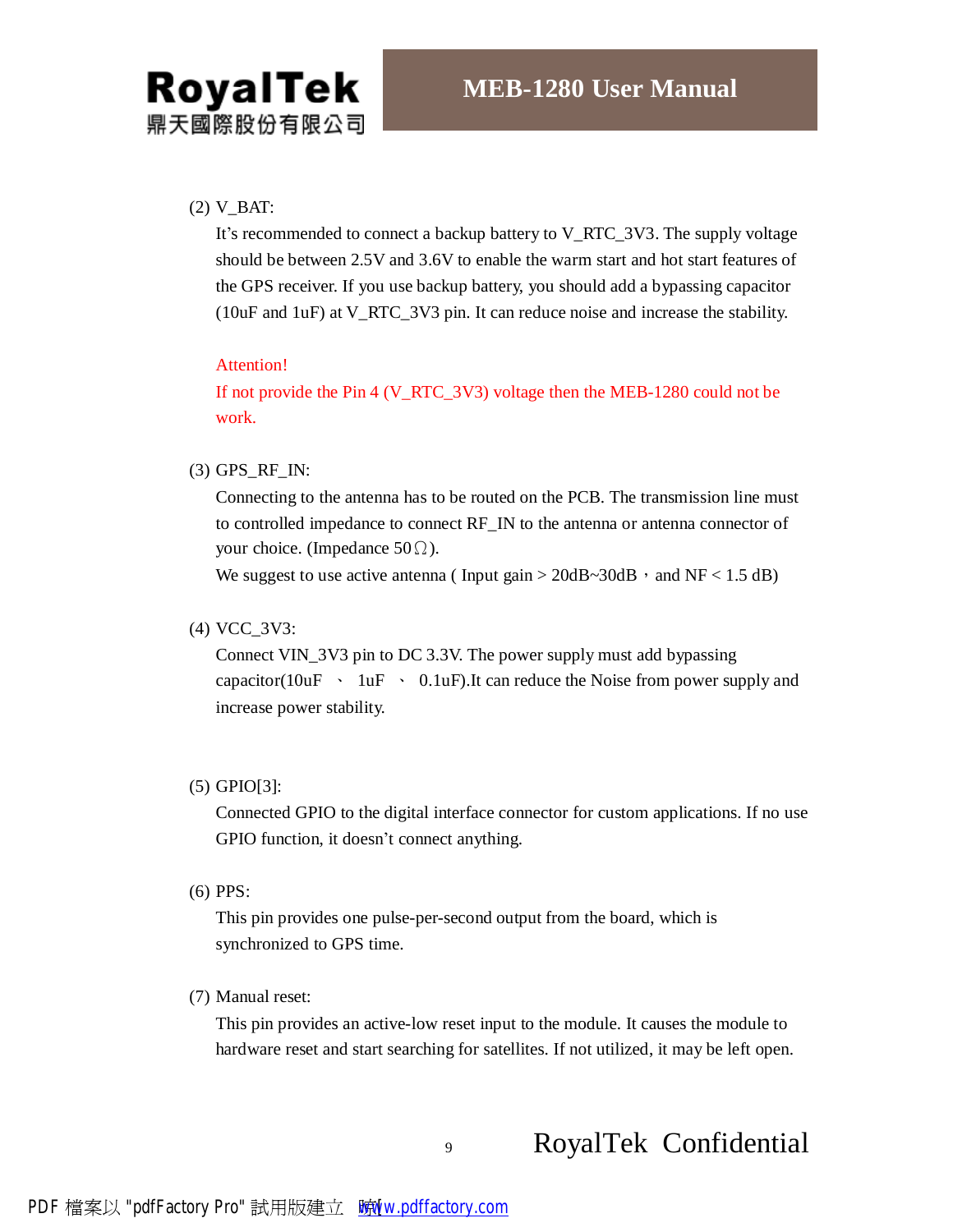

## **1.9 Recommended Layout PAD**



**TOP View Figure 5 Recommended Layout Pad**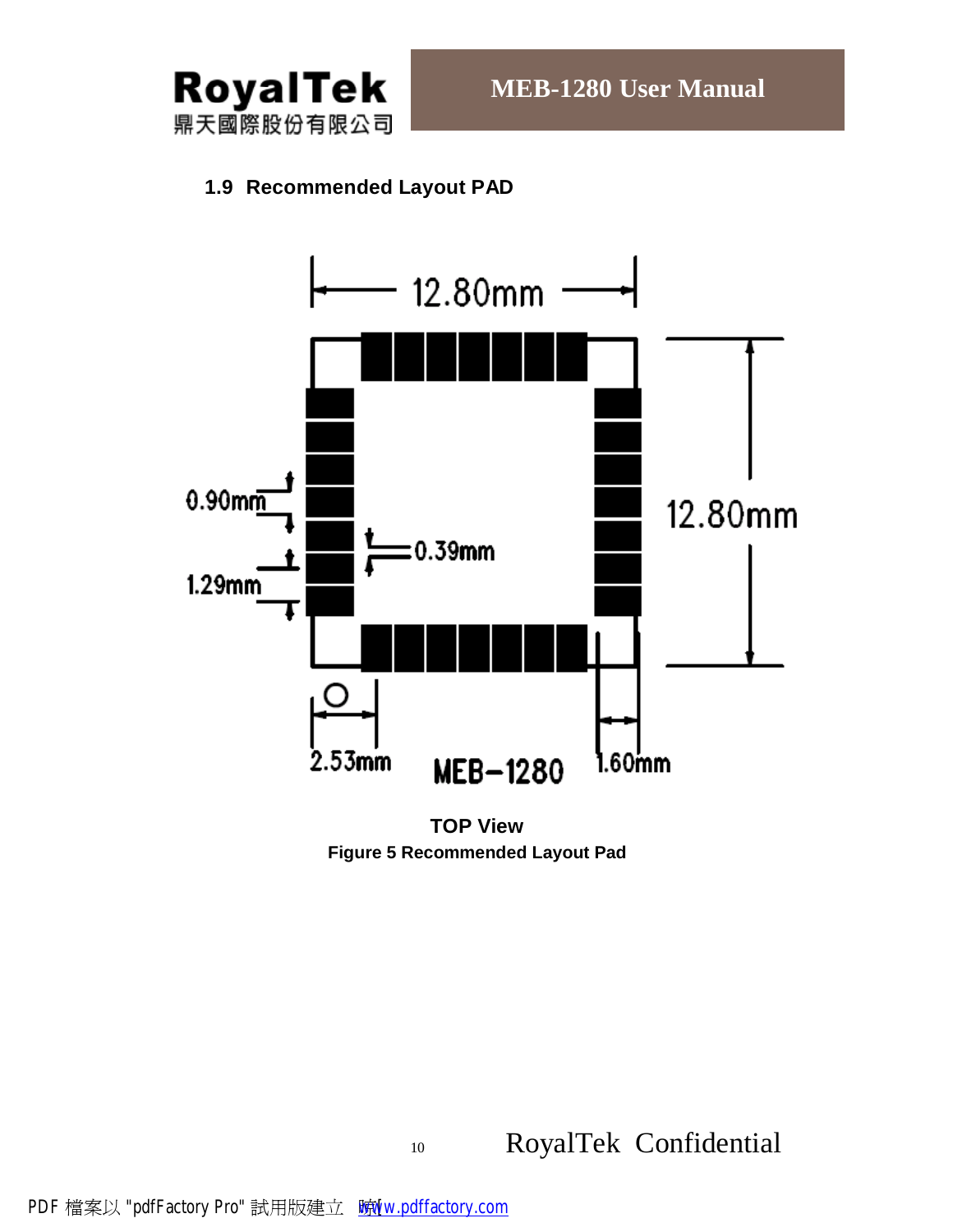

## **1.10 Mechanical Layout**



**Unit**:**mm** 

**Figure 6 Mechanical Layout**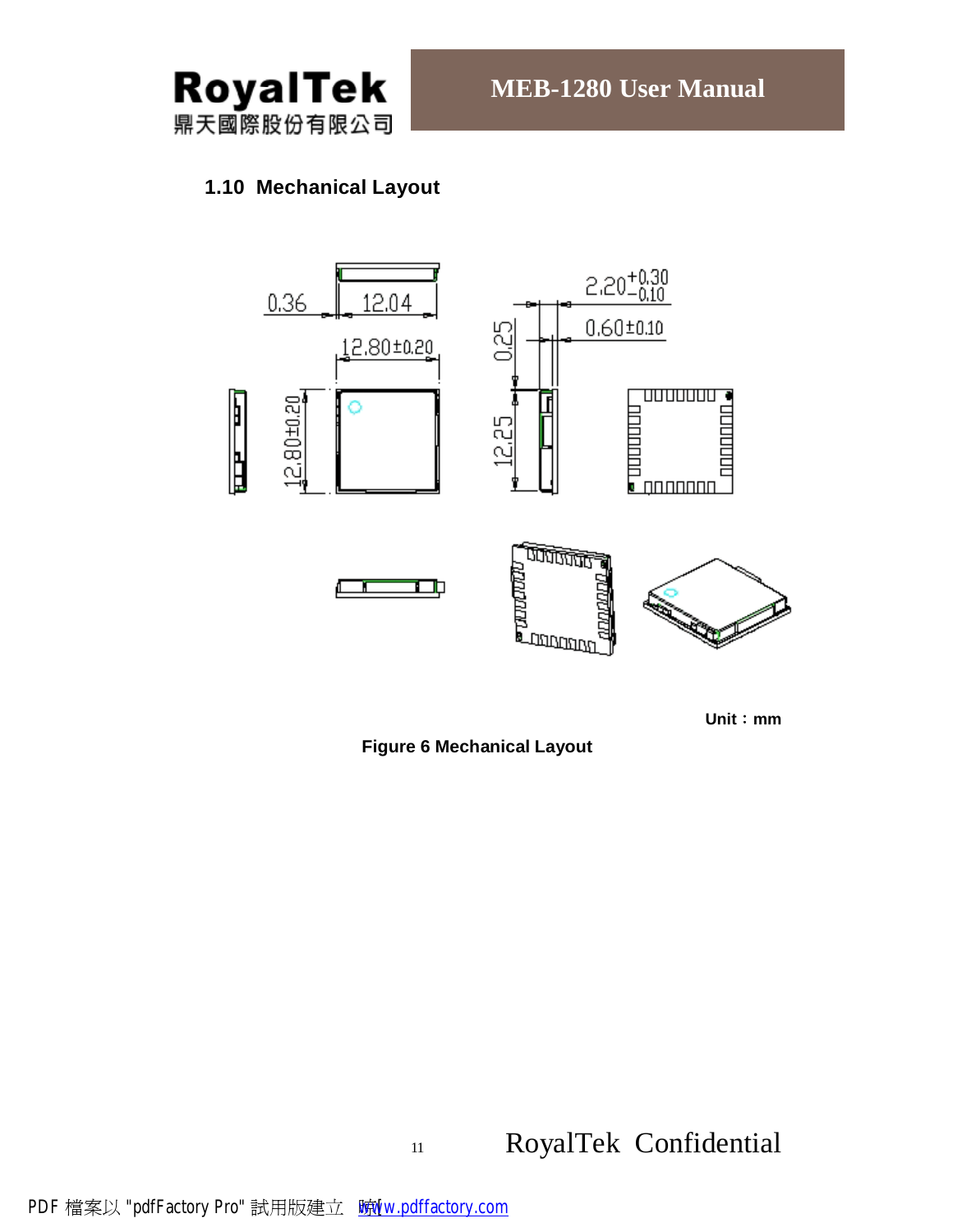

## **1.11 Hardware Interface**

Interface Pin Number:



# MEB-1280 V1.0

## **Figure 7 Interface Pin Number**

## **Table 1-4 Pin Definition**

| <b>Pin</b> Signal Name | <i><b>II/ODescription</b></i> | Characteristics                       |
|------------------------|-------------------------------|---------------------------------------|
| GPS_RF_IN              | <b>GPS Signal</b>             | $50 \Omega \omega 1.57542$ GHz        |
|                        | input                         |                                       |
| <b>GND</b>             | Ground                        | Reference Ground                      |
| <b>GND/SIN</b>         | lGround                       | Reference Ground/Serial communication |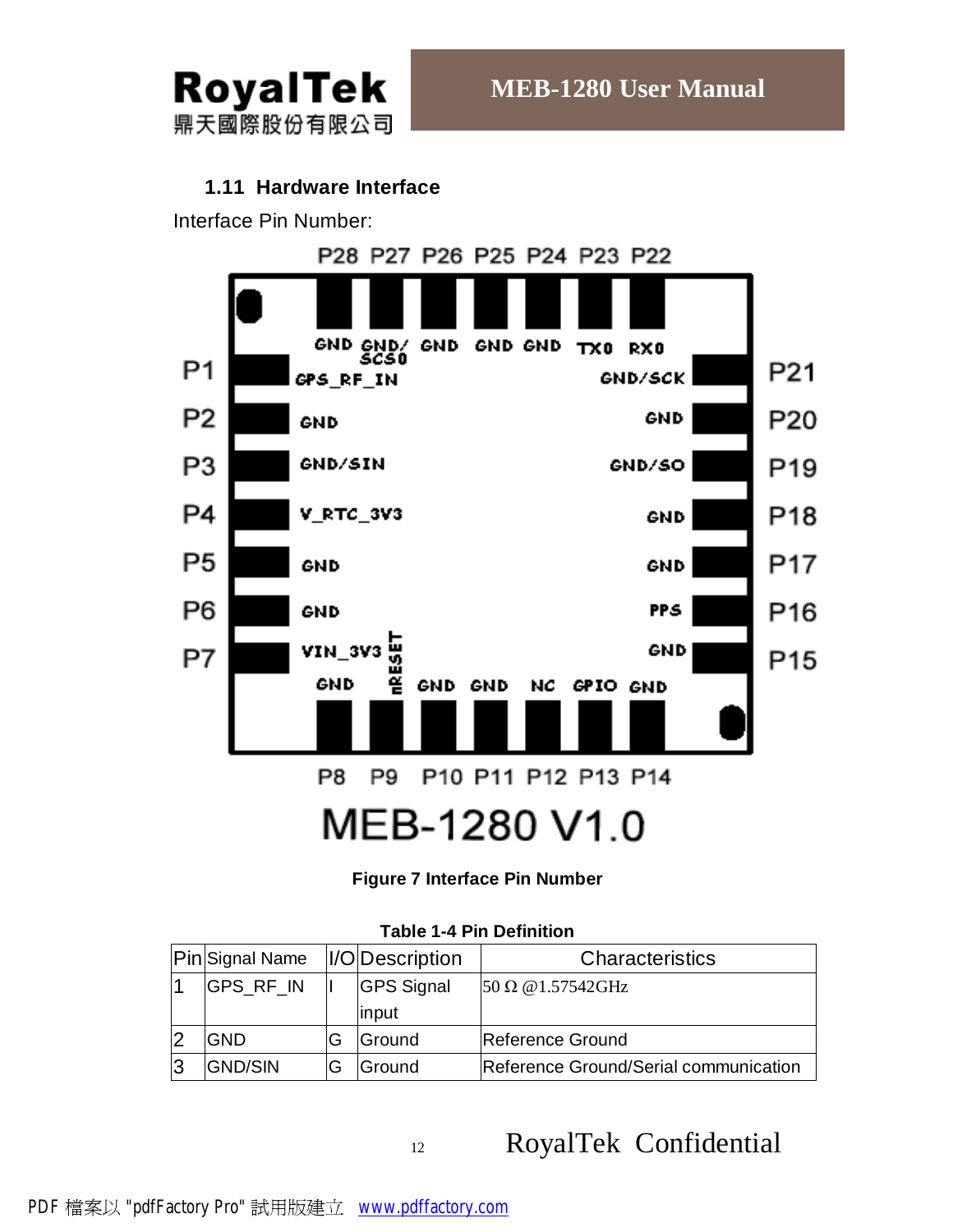| 4               | V_RTC_3V3       | $\mathbf{I}$ | <b>Backup</b>     | $DC + 2.5 \sim +3.6V$                                              |
|-----------------|-----------------|--------------|-------------------|--------------------------------------------------------------------|
|                 |                 |              | voltage supply    | Current $\leq 10$ uA                                               |
| 5               | <b>GND</b>      | G            | Ground            | <b>Reference Ground</b>                                            |
| 6               | <b>GND</b>      | G            | Ground            | <b>Reference Ground</b>                                            |
| $\overline{7}$  | <b>VIN_3V3</b>  |              | DC Supply         | DC +3.3V±5%                                                        |
|                 |                 |              | Voltage input     |                                                                    |
| 8               | <b>GND</b>      | G            | Ground            | <b>Reference Ground</b>                                            |
| 9               | nRESET          | L            | System reset      | $3.6V \ge V_{H} \ge 2V$ $-0.3V \le V_{H} \le 0.8V$                 |
|                 |                 |              | (Active low)      |                                                                    |
| 10              | <b>GND</b>      | G            | Ground            | <b>Reference Ground</b>                                            |
| 11              | <b>GND</b>      | G            | Ground            | <b>Reference Ground</b>                                            |
| 12 <sub>2</sub> | <b>NC</b>       |              |                   |                                                                    |
| 13              | <b>GPIO</b>     |              | I/O General       | $3.6V \ge V_{\text{th}} \ge 2V$ $-0.3V \le V_{\text{th}} \le 0.8V$ |
|                 |                 |              | purpose I/O       | $3.15V \ge V_{OH} \ge 2.4V - 0.3V \le V_{OL} \le 0.4V$             |
| 14              | GND             | G            | Ground            | <b>Reference Ground</b>                                            |
| 15              | <b>GND</b>      | G            | Ground            | <b>Reference Ground</b>                                            |
| 16              | <b>PPS</b>      |              | I/O One pulse per | $3.6V \ge V_{\text{th}} \ge 2V$ $-0.3V \le V_{\text{th}} \le 0.8V$ |
|                 |                 |              | second            | $3.15V \ge V_{OH} \ge 2.4V - 0.3V \le V_{OL} \le 0.4V$             |
| 17              | <b>GND</b>      | G            | Ground            | <b>Reference Ground</b>                                            |
| 18              | <b>GND</b>      | G            | Ground            | <b>Reference Ground</b>                                            |
| 19              | GND/SO          | G            | Ground            | Reference Ground/ Serial communication                             |
| 20              | <b>GND</b>      | G            | Ground            | <b>Reference Ground</b>                                            |
| 21              | <b>GND/SCK</b>  | G            | Ground            | Reference Ground/ Serial communication                             |
| 22              | R <sub>X0</sub> | L            | Serial port A     | $3.6V \ge V_{th} \ge 2V$ $-0.3V \le V_{th} \le 0.8V$               |
| 23              | <b>TX0</b>      | O            | Serial port A     | $3.15V \ge V_{OH} \ge 2.4V - 0.3V \le V_{OL} \le 0.4V$             |
| 24              | <b>GND</b>      | G            | Ground            | <b>Reference Ground</b>                                            |
| 25              | <b>GND</b>      | G            | Ground            | <b>Reference Ground</b>                                            |
| 26              | <b>GND</b>      | G            | Ground            | <b>Reference Ground</b>                                            |
| 27              | GND/SCS0        | G            | Ground            | Reference Ground/ Serial communication                             |
| 28              | <b>GND</b>      | G            | Ground            | <b>Reference Ground</b>                                            |

## **VIN\_3V3(+3.3V DC power Input)**

This is the DC power supply input pin for GPS system. It provides voltage to module.

13 RoyalTek Confidential

PDF 檔案以 "pdfFactory Pro" 試用版建立 [www.pdffactory.com](http://www.pdffactory.com)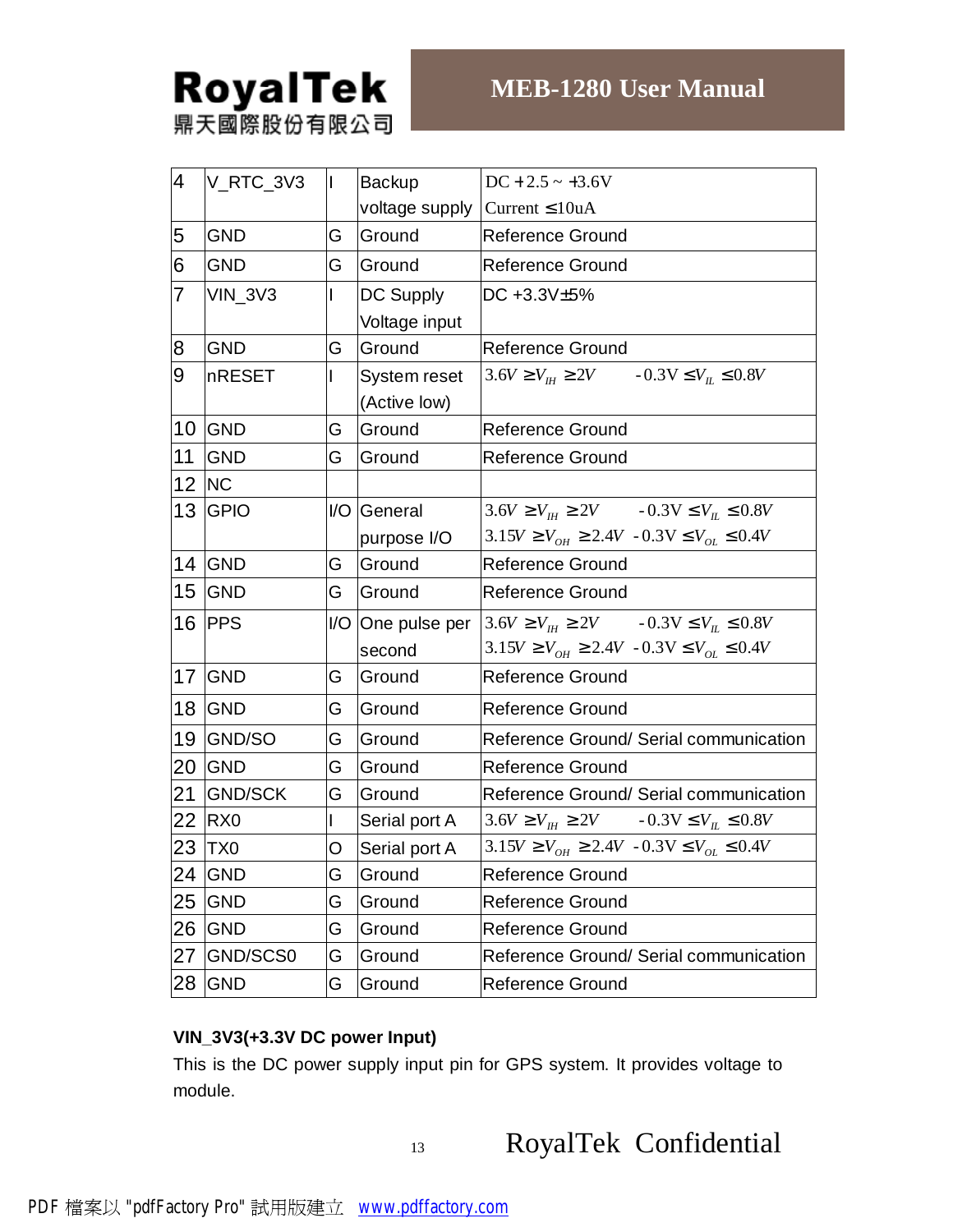

## **GND**

GND provides the reference ground .

## **RX0**

This is the main receiver channel and is used to receive software commands to the board from PowerGPS software or from user written software.

## **TX0**

This is the main transmitting channel and is used to output navigation and measurement data to PowerGPS or user written software.

## **Gps\_RF\_IN**

This pin receives GPS analog signal. The line on the PCB between the antenna(or antenna connector) has to be a controlled impedance line (Microstrip at 50 $\Omega$ ).

## **PPS**

This pin provides one pulse-per-second output from the board, which is synchronized to GPS time.

## **Reset**

This pin provides an active-low reset input to the module. It causes the module to Hardware reset and start searching for satellites. If not utilized, it may be left open.

## **V\_RTC\_3V3 (Backup battery )**

This is the battery backup input that powers the SRAM and RTC when main power is removed. Typical current draw is 10uA.

The supply voltage should be between 2.5V and 3.6V.

## **GPIO Functions**

Several I/Os are connected to the digital interface connector for custom applications.

## **SIN**、**SO**、**SCK**、**SCS0 (option)**

Synchronous serial interface I/Os are connected to the digital interface connector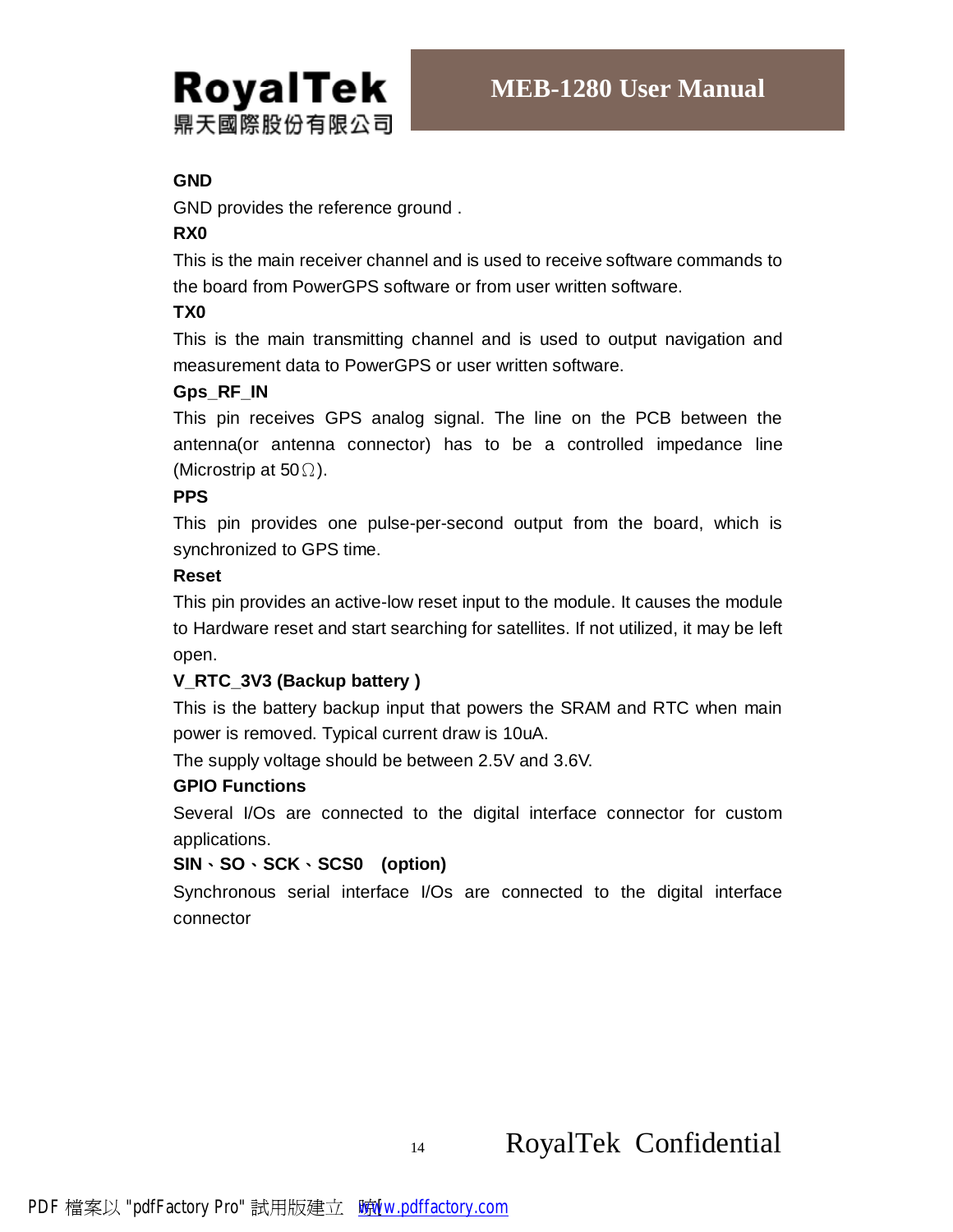

## **2 Software Interface**

## **2.1 NMEA V3.1 Protocol**

Its output signal level is TTL: 4800 bps (default), 8 bit data, 1 stop bit and no parity. It supports the following NMEA-0183

Messages: GGA, GSA, GSV, RMC .

NMEA Output Messages: the Engine board outputs the following messages as shown in below:

| <b>NMEA Record</b> | <b>Description</b>                     |
|--------------------|----------------------------------------|
| GGA                | Global positioning system fixed data   |
| GSA                | IGNSS DOP and active satellites        |
| GSV                | <b>GNSS</b> satellites in view         |
| RMC                | Recommended minimum specific GNSS data |

## **Table 2-1 NMEA-0183 Output Messages**

#### **GGA-Global Positioning System Fixed Data**

Below table contains the values of the following example:

\$GPGGA, 161229.487, 3723.2475, N, 12158.3416, W, 1, 07, 1.0, 9.0, M, , , ,0000\*18

**Table 2-2 GGA Data Format** 

| <b>Name</b>                   | <b>Example</b> | <b>Units</b>  | <b>Description</b>     |
|-------------------------------|----------------|---------------|------------------------|
| Message ID                    | \$GPGGA        |               | GGA protocol header    |
| <b>UTC Position</b>           | 161229.48      |               | hhmmss.sss             |
|                               | 7              |               |                        |
| Latitude                      | 3723.2475      |               | ddmm.mmmm              |
| N/S Indicator                 | N              |               | N=north or S=south     |
| Longitude                     | 12158.341      |               | Dddmm.mmmm             |
|                               | 6              |               |                        |
| E/W Indicator                 | W              |               | E=east or W=west       |
| <b>Position Fix Indicator</b> | 1              |               | See Table 2-1          |
| Satellites Used               | 07             |               | Range 0 to 12          |
| <b>HDOP</b>                   | 1.0            |               | Horizontal Dilution of |
|                               |                |               | Precision              |
| <b>MSL Altitude</b>           | 9.0            | <b>Meters</b> |                        |
| Units                         | м              | <b>Meters</b> |                        |
| Geoid Separation              |                | <b>Meters</b> |                        |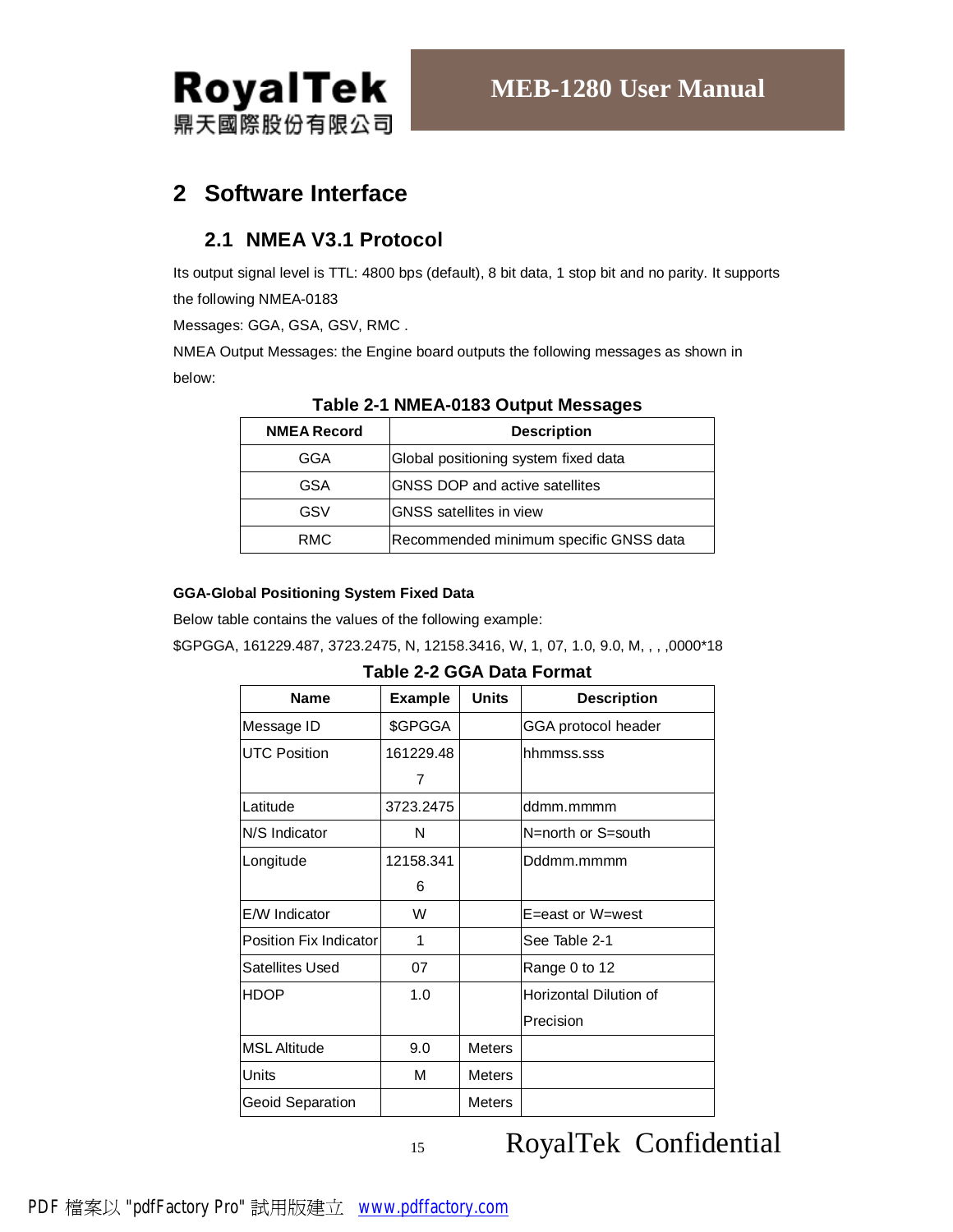# RoyalTek

# **MEB-1280 User Manual**

鼎天國際股份有限公司

| .<br>Units            | м    | Meters |                                      |
|-----------------------|------|--------|--------------------------------------|
| Age of Diff. Corr.    |      | Second | Null fields when DGPS is not<br>used |
| Diff. Ref. Station ID | 0000 |        |                                      |
| lChecksum             | *18  |        |                                      |
| $<$ CR $>$ $<$ LF $>$ |      |        | End of message termination           |

## **Table 2-3 Position Fix Indicators**

| Value   | <b>Description</b>                    |
|---------|---------------------------------------|
| 0       | lFix not available or invalid         |
|         | IGPS SPS Mode, fix valid              |
| 2       | Differential GPS, SPS Mode, fix valid |
| $3 - 5$ | Not Supported GPS PPS Mode, fix valid |
| 6       | Dead Reckoning Mode, fix valid        |

#### **GSA-GNSS DOP and Active Satellites**

Below table contains the values of the following example:

\$GPGSA, A, 3, 07, 02, 26, 27, 09, 04, 15, , , , , , 1.8,1.0,1.5\*33

| <b>Name</b>           | <b>Example</b> | <b>Units</b> | <b>Description</b>                      |  |  |
|-----------------------|----------------|--------------|-----------------------------------------|--|--|
| Message ID            | \$GPGSA        |              | GSA protocol header                     |  |  |
| Mode 1                | A              |              | See Table 4-2                           |  |  |
| Mode 2                | 3              |              | See Table 4-1                           |  |  |
| Satellite Used        | 07             |              | Sy on Channel 1                         |  |  |
| Satellite Used        | 02             |              | Sy on Channel 2                         |  |  |
|                       |                |              |                                         |  |  |
| Satellite Used        |                |              | Sv on Channel 12                        |  |  |
| <b>PDOP</b>           | 1.8            |              | Position Dilution of Precision          |  |  |
| <b>HDOP</b>           | 1.0            |              | <b>Horizontal Dilution of Precision</b> |  |  |
| VDOP                  | 1.5            |              | <b>Vertical Dilution of Precision</b>   |  |  |
| Checksum              | *33            |              |                                         |  |  |
| $<$ CR $>$ $<$ LF $>$ |                |              | End of message termination              |  |  |

### **Table 2-5 Mode 1**

| Value | <b>Description</b> |  |  |
|-------|--------------------|--|--|
|       | lFix not available |  |  |
|       | 2D                 |  |  |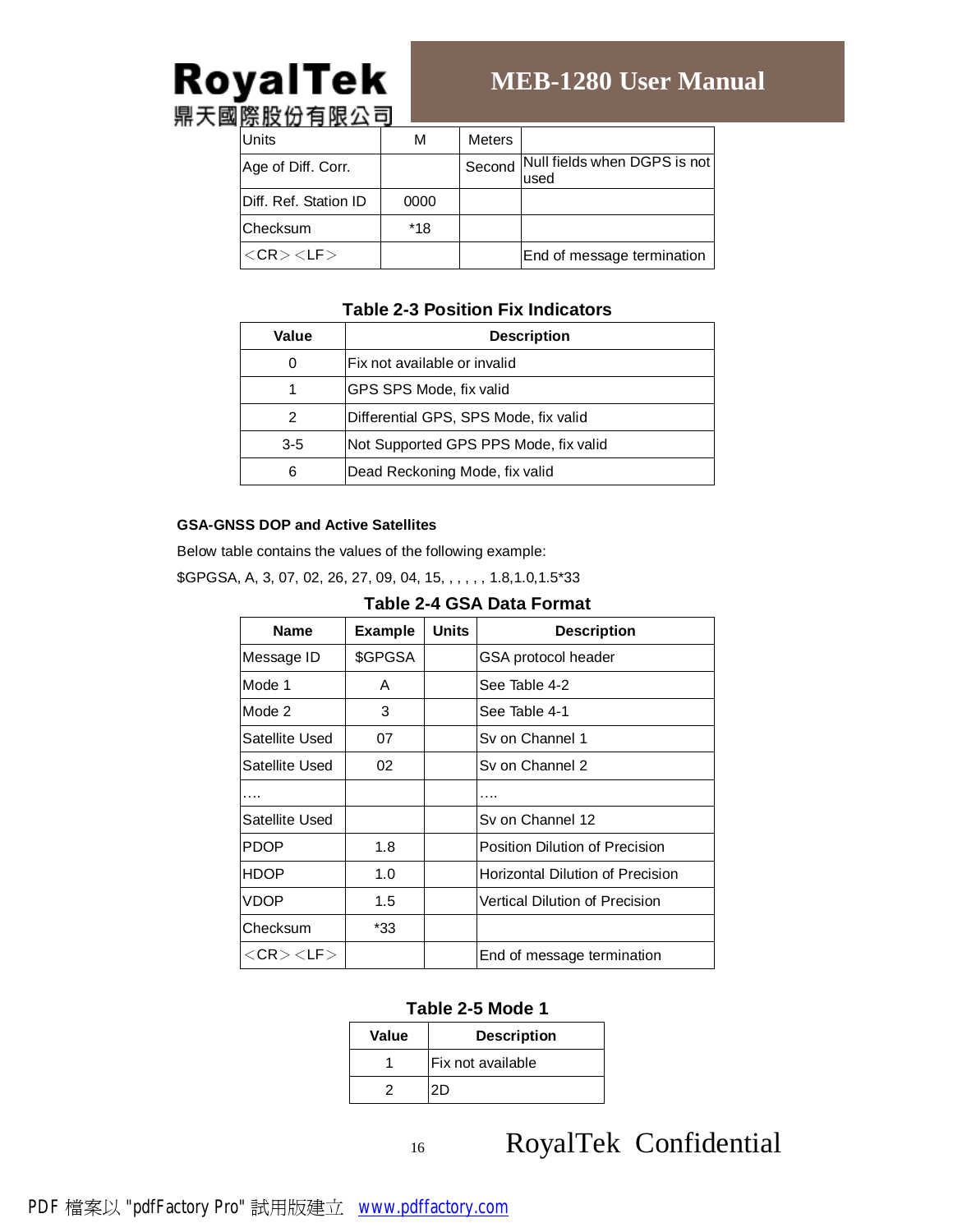

## **MEB-1280 User Manual**

3 3D

## **Table 2-6 Mode 2**

| Value | <b>Description</b>                              |
|-------|-------------------------------------------------|
| М     | Manual-forced to operate in 2D or 3D mode       |
| Α     | Automatic-allowed to automatically switch 2D/3D |

#### **GSV-GNSS Satellites in View**

Below table contains the values of the following example:

\$GPGSV, 2, 1, 07, 07, 79, 048, 42, 02, 51, 062, 43, 26, 36, 256, 42, 27, 27, 138, 42\*71\$GPGSV, 2, 2, 07, 09, 23, 313, 42, 04, 19, 159, 41, 15, 12, 041, 42\*41

| <b>Name</b>           | <b>Example</b> | Units | <b>Description</b>                       |
|-----------------------|----------------|-------|------------------------------------------|
| Message ID            | \$GPGSV        |       | GSV protocol header                      |
| Number of             | 2              |       | Range 1 to 3                             |
| Messages <sup>1</sup> |                |       |                                          |
| Messages              | 1              |       | Range 1 to 3                             |
| Number <sup>1</sup>   |                |       |                                          |
| Satellites in View    | 07             |       |                                          |
| Satellite ID          | 07             |       | Channel 1(Range 1 to 32)                 |
| Elevation             | 79             |       | Degrees Channel 1 (Maximum 90)           |
| Azimuth               | 048            |       | Degrees Channel 1 (True, Range 0 to 359) |
| SNR (C/No)            | 42             | dBHz  | Range 0 to 99, null when not tracking    |
|                       |                |       |                                          |
| Satellite ID          | 27             |       | Channel 4(Range 1 to 32)                 |
| Elevation             | 27             |       | Degrees Channel 4 (Maximum 90)           |
| Azimuth               | 138            |       | Degrees Channel 4 (True, Range 0 to 359) |
| SNR (C/No)            | 42             | dBHz  | Range 0 to 99, null when not tracking    |
| Checksum              | $*71$          |       |                                          |
| $<$ CR $>$ $<$ LF $>$ |                |       | End of message termination               |

#### **Table 2-7 GGA Data Format**

<sup>1</sup>Depending on the number of satellites tracked multiple messages of GSV data may be required.

#### **RMC-Recommended Minimum Specific GNSS Data**

Below table contains the values of the following example:

\$GPRMC, 161229.487, A, 3723.2475, N, 12158.3416, W, 0.13, 309.62, 120598, ,\*10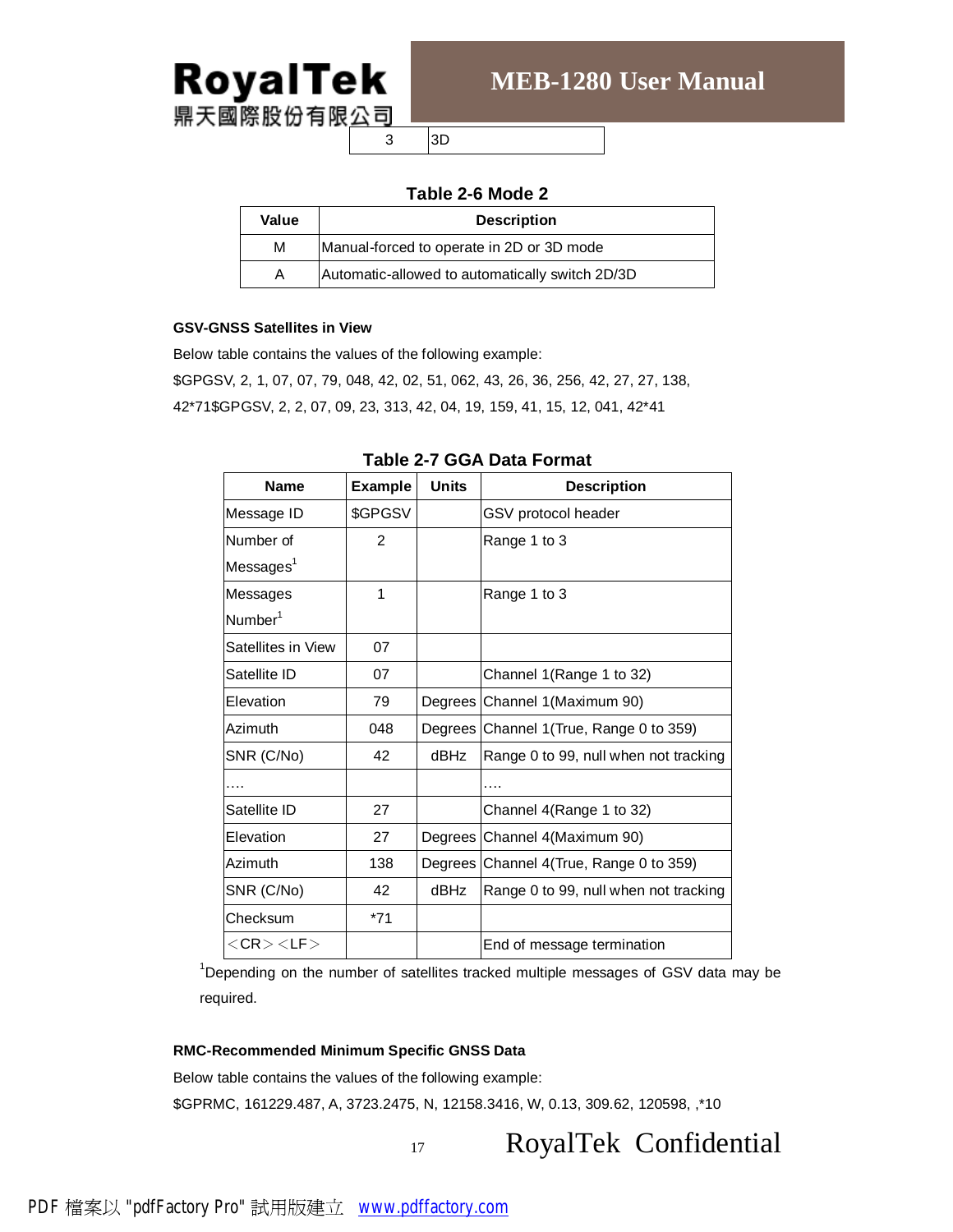

| <b>Name</b>               | <b>Example</b> | <b>Units</b> | <b>Description</b>               |
|---------------------------|----------------|--------------|----------------------------------|
| Message ID                | \$GPRMC        |              | RMC protocol header              |
| <b>UTC Position</b>       | 161229.487     |              | hhmmss.sss                       |
| Status                    | A              |              | A=data valid or V=data not valid |
| Latitude                  | 3723.2475      |              | ddmm.mmmm                        |
| N/S Indicator             | N              |              | N=north or S=south               |
| Longitude                 | 12158.3416     |              | dddmm.mmmm                       |
| E/W Indicator             | W              |              | E=east or W=west                 |
| Speed Over Ground         | 0.13           | knots        |                                  |
| Course Over               | 309.62         | Degrees      | True                             |
| Ground                    |                |              |                                  |
| Date                      | 120598         |              | ddmmyy                           |
| <b>Magnetic Variation</b> |                | Degrees      | E=east or W=west                 |
| Mode                      | A              |              | A=Autonomous, D=DGPS, E=DR       |
| Checksum                  | $*10$          |              |                                  |

## **Table 2-8 GGA Data Format**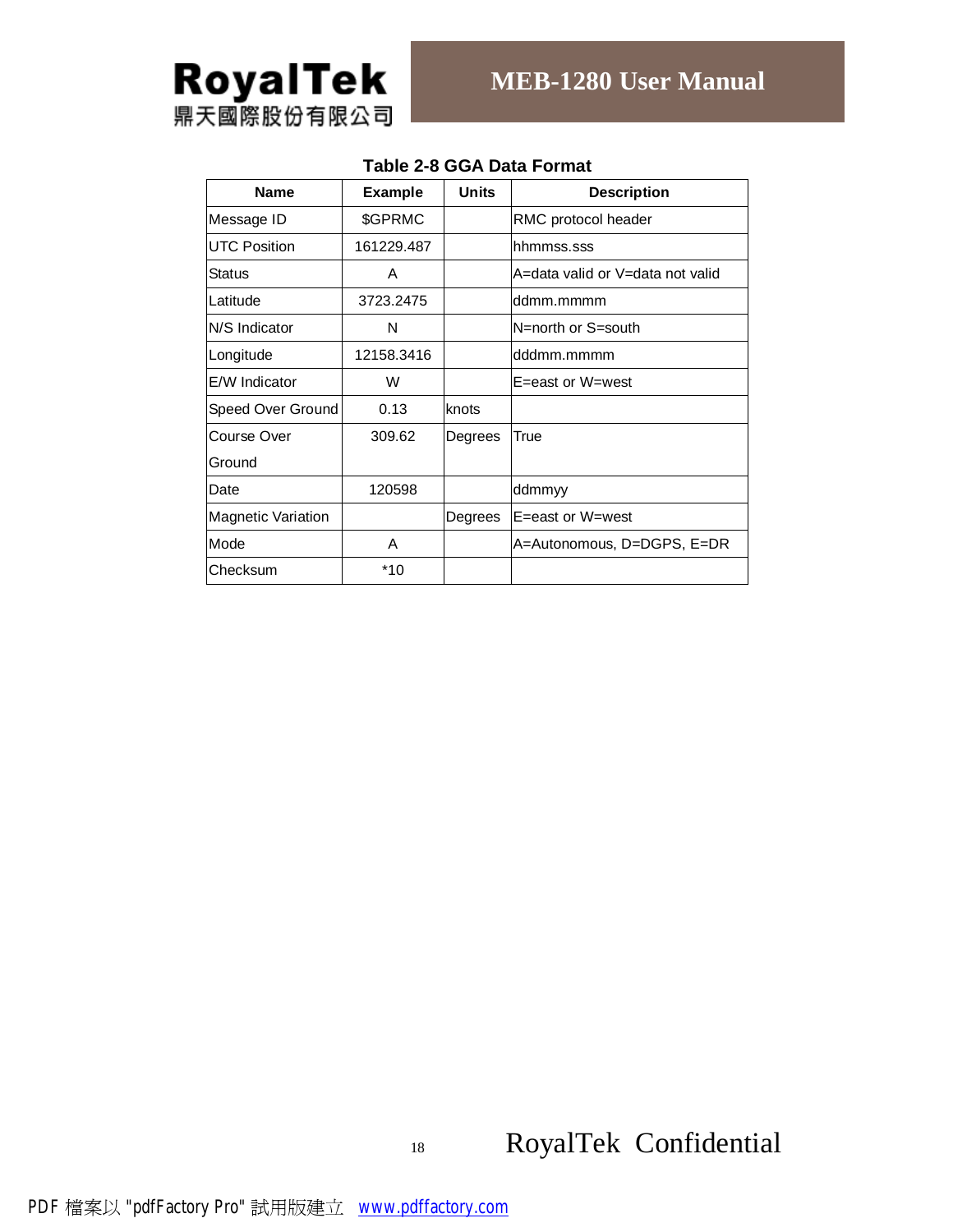

鼎天國際股份有限公司

## **3 RoHS Reflow Diagram**



**Figure 8 RoHS Reflow Diagram**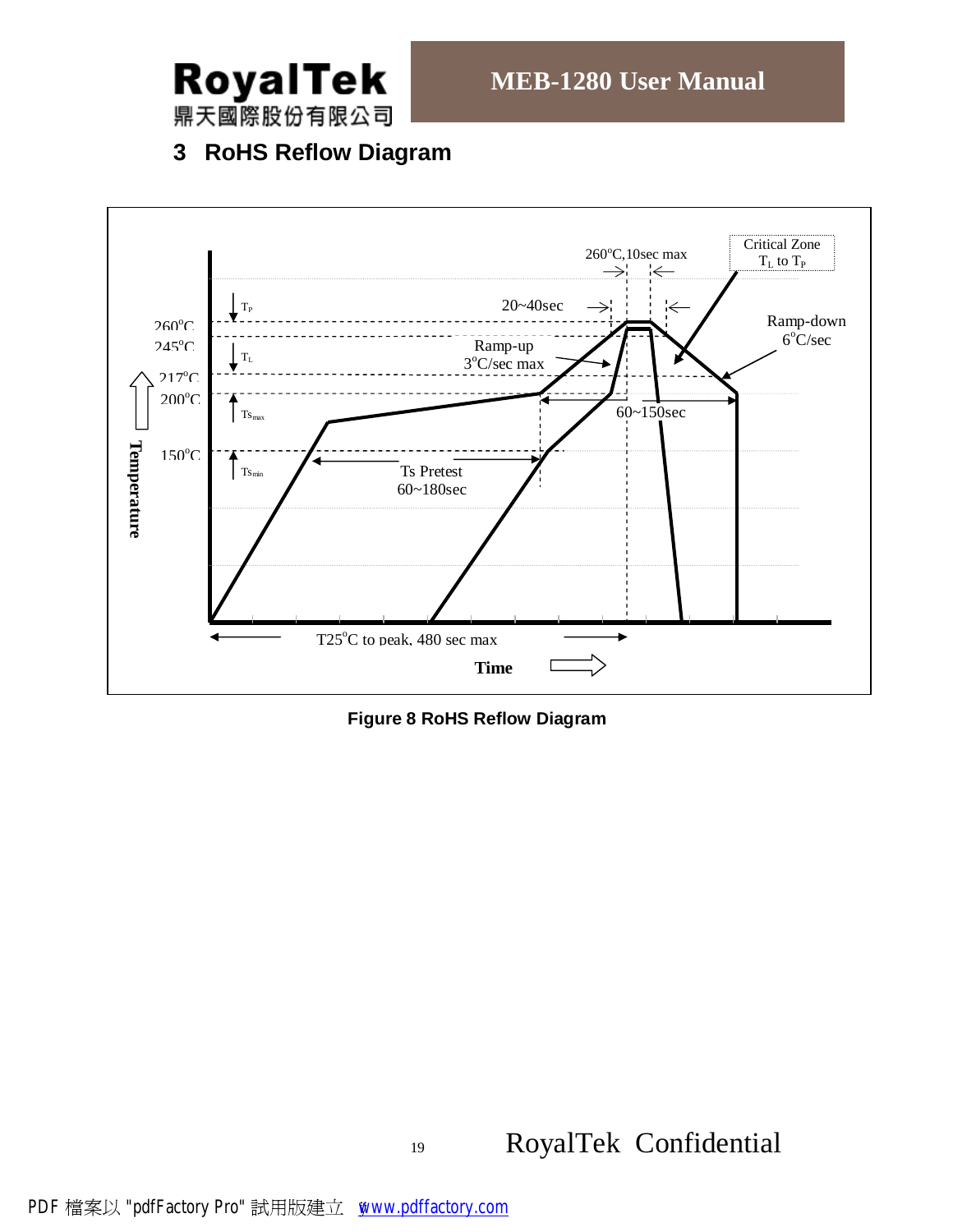鼎天國際股份有限公司

RoyalTek

## **4 Package Specification and Order Information**

Shipment Method: Tape and reel

SMT type with stamp holes



| 外觀   | 規格             | 公差                 |
|------|----------------|--------------------|
| W    | 24.00          | ±0.30              |
| P    | 16.00          | ±0.10              |
| E    | 1.75           | ±0.10              |
| F    | 11.50          | ±0.10              |
| .P2  | 2.00           | ±0.10              |
| П    | 1.50           | $^{+0.10}_{-0.00}$ |
| D1   | 1.50           | ±0.10              |
| Ρo   | 4.00           | ±0.10              |
| 10Po | 40.00          | ±0.20              |
|      | 2.2口袋尺寸        |                    |
| 外觀   | 規格             | 公差                 |
| Aa   | 13.10          | ±0.10              |
| Bσ   | 13.10<br>±0.10 |                    |
| Κo   | 2,50           | ±0.10              |

 $0.30$ 

 $±0.05$ 

 $\ddot{t}$ 

|  |  | 2.1共同尺寸 |  |
|--|--|---------|--|
|  |  |         |  |

1.10 sprocket hole pitch cumulative tolerance  $\pm 0.20$ mm.

2. Carrier camber not to exceed 1mm in 250mm

- 3.Ao and Bo measured on a plane 0.3mm above the bottom of the pocket.
- 4.Ko measured from a plane on the inside bottom of the pocket to the top surface of the carrier.

5.All dimensions meet EIA-481-B requirements.

6. Material: □ Clear Non Anti-Static Polystyrene.

√ Black Anti -Static Polystyrene. 7. Packing lenght per 22" reel: 73.8 Meters.

8. Component load per 13" reel: 1500 pcs.

1.產品編號: 12812822 2.檢驗項目及規格:(單位:mm) 3.注意事項:尺寸標準以投影機爲依據

**Unit**:**mm**

## **Figure 9 Tape & Reel Packaging Information**